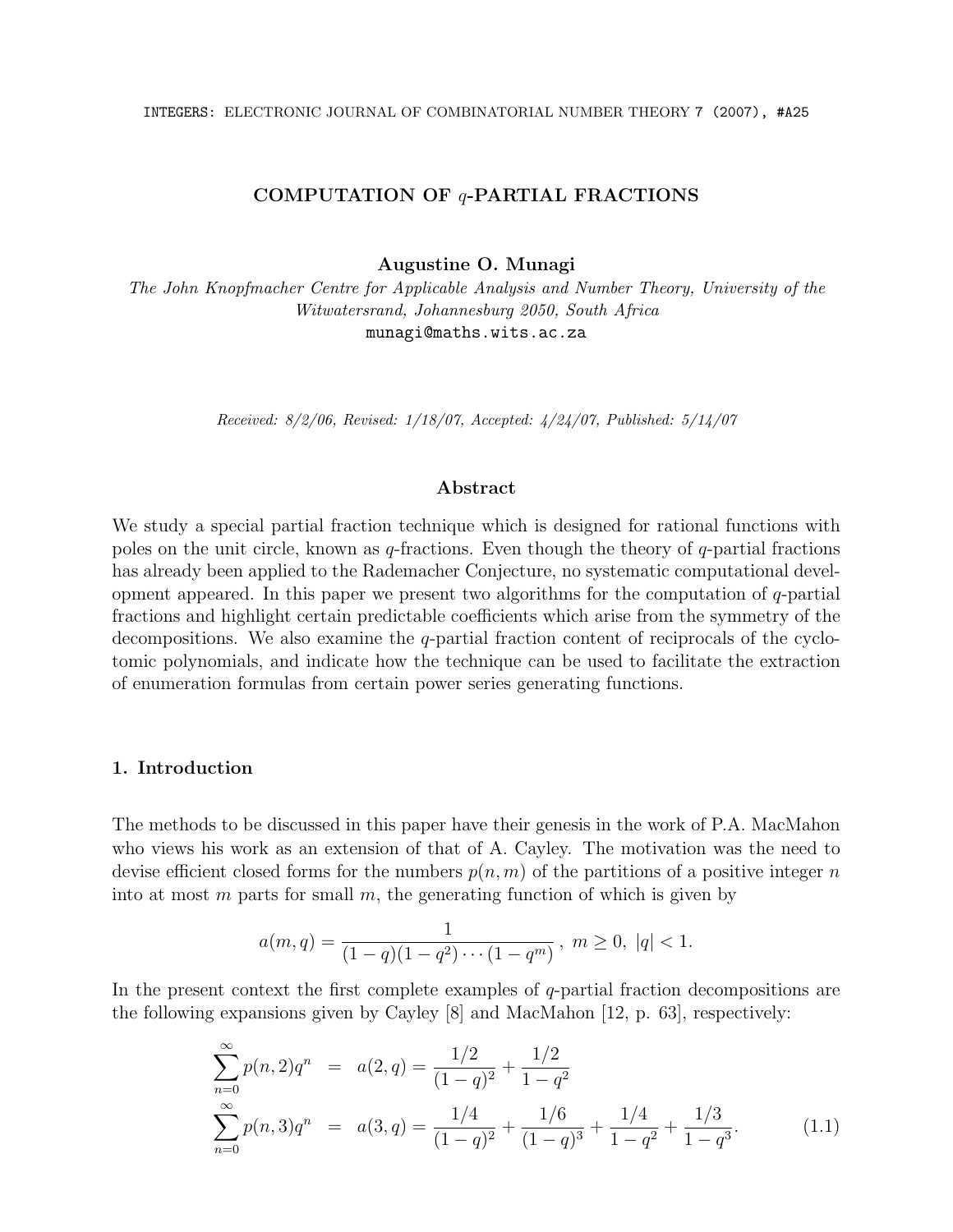MacMahon observed that (1.1) resulted in simpler formulas for the functions  $p(n, 2)$  and  $p(n, 3)$  than the following decompositions recommended by Cayley:

$$
a(2,q) = \frac{1/4}{(1-q)} + \frac{1/2}{(1-q)^2} + \frac{\frac{1}{4}(1-q)}{1-q^2}
$$
  

$$
a(3,q) = \frac{17/72}{1-q} + \frac{1/4}{(1-q)^2} + \frac{1/6}{(1-q)^3} + \frac{\frac{1}{8}(1-q)}{1-q^2} + \frac{\frac{1}{9}(q^2+q-2)}{1-q^3}.
$$
 (1.2)

Indeed, by comparing the coefficients of  $q^n$  on both sides of each identity, after each summand on the right side is expanded as a power series about  $q = 0$ , the identities in (1.1) give

$$
p(n,2) = \frac{1}{2}(n+1) + \frac{1}{2}(1,0)cr2_n,
$$
  
\n
$$
p(n,3) = \frac{1}{12}(n+1)(n+5) + \frac{1}{4}(1,0)cr2_n + \frac{1}{3}(1,0,0)cr3_n,
$$
\n(1.3)

while the identities in (1.2) lead to

$$
p(n,2) = \frac{1}{2}n + \frac{3}{4} + \frac{1}{4}(1,-1)pcr2_n,
$$
  
\n
$$
p(n,3) = \frac{1}{12}\left(n^2 + 6n + \frac{47}{6}\right) + \frac{1}{8}(1,-1)pcr2_n + \frac{1}{9}(2,-1,-1)pcr3_n,
$$
\n(1.4)

where  $(A_0, A_1, \ldots, A_{M-1})$  cr $M_n$  is the so-called circulator (or circulant) of period M and represents the general coefficient in the power series expansion about  $q = 0$  of the periodic function  $(A_0 + A_1q + \cdots + A_{M-1}q^{M-1})/(1 - q^M)$ . It is defined by

$$
(A_0, A_1, ..., A_{M-1})crM_n = A_r
$$
 if  $n \equiv r \pmod{M}$ ,  $0 \le r \le M - 1$ 

Cayley's formulas (1.4) contain the prime circulator  $(A_0, A_1, \ldots, A_{M-1})$  pcr $M_n$  which is a circulator subject to the additional conditions  $A_c + A_{c+s} + A_{c+2s} + \cdots + A_{c+(b-1)s} = 0$ ,  $0 \leq c \leq s-1$ , for every factorization of M into two factors  $M = sb$ , with  $b > 1$ .

The immediate advantage of the circulator notation is the elimination of complex and irrational quantities from partition formulas [2, 10].

The q-partial fraction technique is specially designed for handling rational functions whose poles consist of roots of unity, i.e., functions of the type:

$$
A(q) = \frac{f(q)}{(1 - q^{n_1})^{s_1}(1 - q^{n_2})^{s_2} \cdots (1 - q^{n_r})^{s_r}}, \quad |q| < 1,
$$

where the  $n_j$  and  $s_j$  are positive integers,  $1 \leq j \leq r$ ,  $r > 0$ , and  $\text{degree}(f) < \sum_{i=1}^r n_i s_i$ .

These are the  $q$ -fractions. Generally, the  $q$ -fractions consist of proper rational functions over the field  $\mathbb Q$  of rational numbers in which the denominators can be factored into products of cyclotomic polynomials.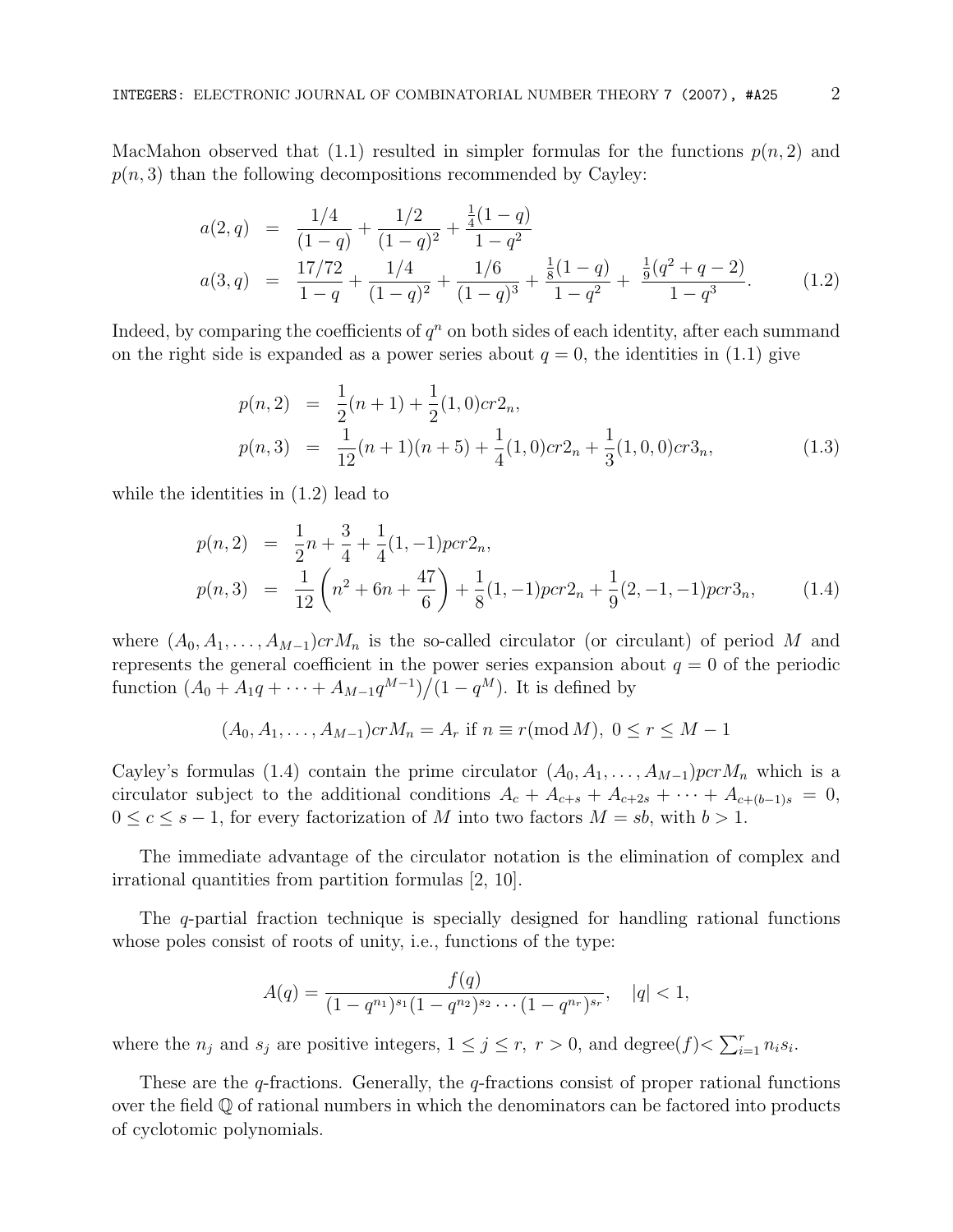Most rational generating functions encountered in Combinatorics and q-Theory are sums and products of  $q$ -fractions  $[1, 3, 4, 7, 9]$ .

Recall that the *n*th cyclotomic polynomial [16] for a positive integer *n* is defined by

$$
\Phi_n(q) = \prod_{d|n} (q^d - 1)^{\mu(n/d)},\tag{1.5}
$$

where  $\mu(n)$  denotes the Möbius function.

It is well-known that the prime circulators appearing in formulas belonging to the class of those in (1.4) are uniquely determined following the uniqueness of the Cayley-type partial fractions. The algorithm for the latter essentially contains two simple steps:

### Cayley:

Step 1: Obtain the decomposition of the q-fraction into ordinary partial fractions over  $\mathbb{Q}$ , say  $\Sigma f_i(q)/(\Phi_i(q))^k$ ;

Step 2: Translate each summand  $f_i(q)/(\Phi_i(q))^k$  into an equivalent function with denominator of the form  $(1 - q^n)^s$ , by multiplying the numerator and denominator with the complementary polynomial  $(1 - q^i)^s / (\Phi_i(q))^k$ .

On the other hand, Gupta, et al [10, p. xxv] observed that formulas in the class of those in (1.3), which bear the simplest forms of the circulators, could in general only be found by trial-and-error transformations of partial fractions, when possible. Thus they suggested the problem of discovering a systematic method for the prescribed partial fractions.

The theory of q-partial fractions, which has already appeared in [13], provides a solution to this problem. The primary motivation for the theory there is demonstrated in the application to the proof of a restricted case of the Rademacher Conjecture [15, p. 302], [2]. While reviewing literature afterwards we found that the technique also addressed the formula problem of Gupta and his collaborators.

We show below (Section 4) that q-partial fractions also provide a natural platform for the elimination of the circulators in favour of binomial coefficients. It is then immediate to write down formulas such as

$$
p(n,4) = \left\langle \frac{25}{144} {n+2 \choose 1} + \frac{1}{8} {n+2 \choose 2} + \frac{1}{24} {n+3 \choose 3} + \frac{1}{8} {\frac{n+1}{2 \choose 1}} \right\rangle; \qquad (1.6)
$$
  

$$
p(n,5) = \left\langle \frac{11}{64} {n+2 \choose 1} + \frac{31}{288} {n+2 \choose 2} + \frac{1}{24} {n+3 \choose 3} + \frac{1}{120} {n+4 \choose 4} + \frac{1}{16} {\frac{n}{2}+1 \choose 1} \right\rangle, \qquad (1.7)
$$

where  $\langle N \rangle$  is the nearest integer to N and  $\binom{N}{j} = 0$  if N is not an integer.

These formulas should be compared with other representations given in [2, 6, 8, 10].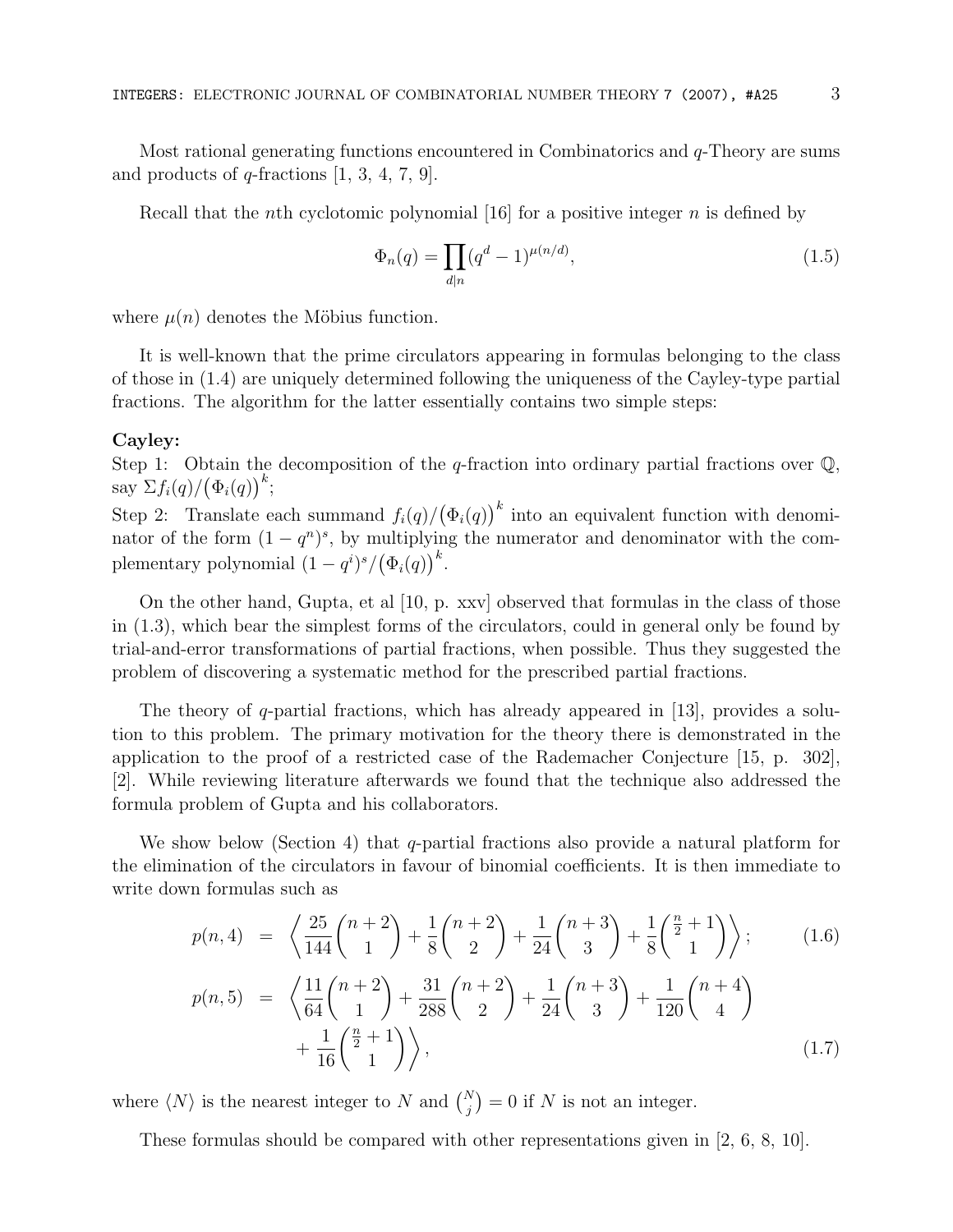The aim of this paper is to present certain algorithms for the computation of q-partial fractions together with some special features of the decompositions in order to bring the technique to the knowledge of a broader audience.

The rest of the paper is organized as follows. Section 2 recaps the fundamental theory, and Section 3 is devoted to the description of two algorithms for computing  $q$ -partial fractions. Section 4 deals with an application of the technique to the extraction of general coefficients of certain power series. In Section 5 we examine the  $q$ -partial fraction content of reciprocals of the cyclotomic polynomials. Lastly, Section 6 profiles a few predictable coefficients in the decomposition of certain q-fractions.

### 2. The Basic Representation Theorem

The key departure of  $q$ -partial fractions from the Cayley-type partial fractions is the stipulation that for a summand  $v(q)/(1-q^n)^s$  to be admissible, the degree of  $v(q)$  must be less than Euler's totient function  $\phi(n)$ , rather than the standard requirement that the degree of  $v(q)$  be less than *ns*.

**Definition 2.1** The q-fraction  $v(q)/(1-q^n)^s$  is called **basic** if it satisfies degree(v) <  $\phi(n)$ .

**Definition 2.2** The q-partial fraction decomposition of the q-fraction  $A(q)$  is a representation of  $A(q)$  as a finite sum of basic q-fractions with distinct denominators.

Theorem 2.3 For any specified q-fraction, the representation asserted in Definition 2.2 exists, and is unique up to the order of the summands.

Sketch of Proof. We sketch a constructive proof of the theorem by writing the general  $q$ fraction  $A(q)$  as a sum of basic q-partial fractions. (A non-constructive proof of Theorem 2.3 is given in [13].) We work throughout in the rational field Q.

First obtain the ordinary partial fraction decomposition

$$
A(q) = \Sigma f_i(q) / \left(\Phi_i(q)\right)^{k_i} \tag{2.1}
$$

.

where  $\deg(f_i) < \phi(i)$  for each i,  $k_i > 0$ .

Express each summand  $f_i(q)/(\Phi_i(q))^{k_i}$  as a sum of basic q-fractions, by first multiplying the numerator and denominator by the factor  $v_i(q) = (1 - q^i)^{k_i} / (\Phi_i(q))^{k_i}$  to get

$$
\frac{f_i(q)}{(\Phi_i(q))^{k_i}} = \frac{1}{v_i(q)} \left( \frac{v_i(q) f_i(q)}{(\Phi_i(q))^{k_i}} \right) = \frac{v_i(q) f_i(q)}{(1 - q^i)^{k_i}}
$$

If degree $(v_i f_i) < \phi(i)$  in the third expression, then we have a single basic q-fraction. Other-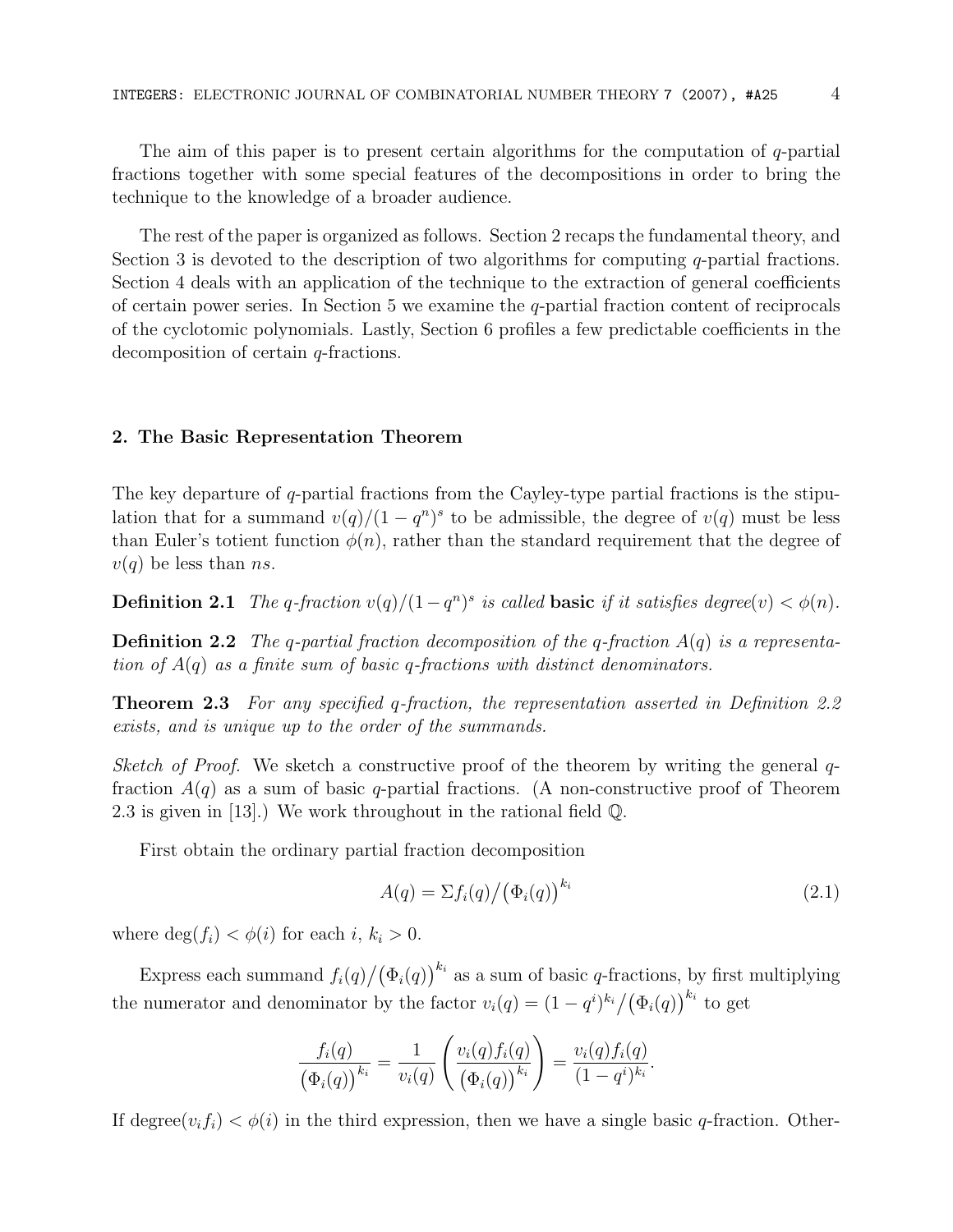wise decompose the parenthesized function in the middle into ordinary partial fractions,

$$
\frac{f_i(q)}{(\Phi_i(q))^{k_i}} = \frac{1}{v_i(q)} \left( \sum_{j=0}^{k_i} \frac{r_j(q)}{(\Phi_i(q))^{k_i-j}} \right) = \frac{r_0(q)}{(1-q^i)^{k_i}} + \sum_{j=1}^{k_i} \frac{r_j(q)}{v_i(q) (\Phi_i(q))^{k_i-j}} \tag{2.2}
$$

where degree $(r_i) < \phi(i)$ .

But the denominator of the general summand on the right side of (2.2) (except the first), need not be of the required form, and is therefore handled again like  $A(q)$ , ab initio. This procedure is iteratively continued until we arrive at a single basic q-fraction, preceded by a sum of basic q-fractions with denominators  $(1 - q^c)^x$  such that  $1 \leq c \leq i$  and  $1 \leq x \leq k_i$ . The process will terminate since both  $i$  and  $k_i$  are finite.

Thus it follows by mathematical induction on the number of distinct factors of  $(1 - q<sup>i</sup>)<sup>k<sub>i</sub></sup>$ of the form  $(1-q^n)^s$  that

$$
\frac{f_i(q)}{(\Phi_i(q))^{k_i}} = \sum_{\substack{j\\d|i}} \frac{r_j(q)}{(1-q^d)^c}, \text{ degree}(r_j) < \phi(d), \ c > 0; \tag{2.3}
$$

and, substituting (2.3) into (2.1), gives  $A(q) = \sum_i \sum_{j, d|i} r_j(q)/(1-q^d)^c$ .

Thus both the existence and uniqueness of the q-partial fraction decomposition follow from those of the corresponding ordinary partial fraction decomposition.  $\Box$ 

# 3. Algorithms for  $q$ -Partial Fractions

We present two algorithms for computing  $q$ -partial fractions. The first (**Iterati**) is directly prescribed by the proof of Theorem 2.3. The second ( $\text{UnderCoef}$ ) is an adaptation of the familiar method of undetermined coefficients for obtaining ordinary partial fractions.

### 3.1 Iteratn

Decompose the proper rational function  $f(q)/h(q)$  into q-partial fractions:

(I) If  $f(q)/h(q)$  is not a q-fraction, then FAIL; (generally, test if  $h(q)$  factors into a product of cyclotomic polynomials).

(II) Obtain the ordinary partial fraction decomposition of  $f(q)/h(q)$ ;

(III) Transform each summand into a sum of basic q-fractions as explained in the proof of Theorem 2.3;

(IV) Substitute into the original decomposition and combine like terms.

Example We derive the second member of (1.1). The ordinary partial fraction decomposition is

$$
\frac{1}{(1-q)(1-q^2)(1-q^3)} = \frac{17/72}{1-q} + \frac{1/4}{(q-1)^2} + \frac{1/6}{(1-q)^3} + \frac{1/8}{q+1} + \frac{\frac{1}{9}(q+2)}{q^2+q+1}.
$$
 (3.1)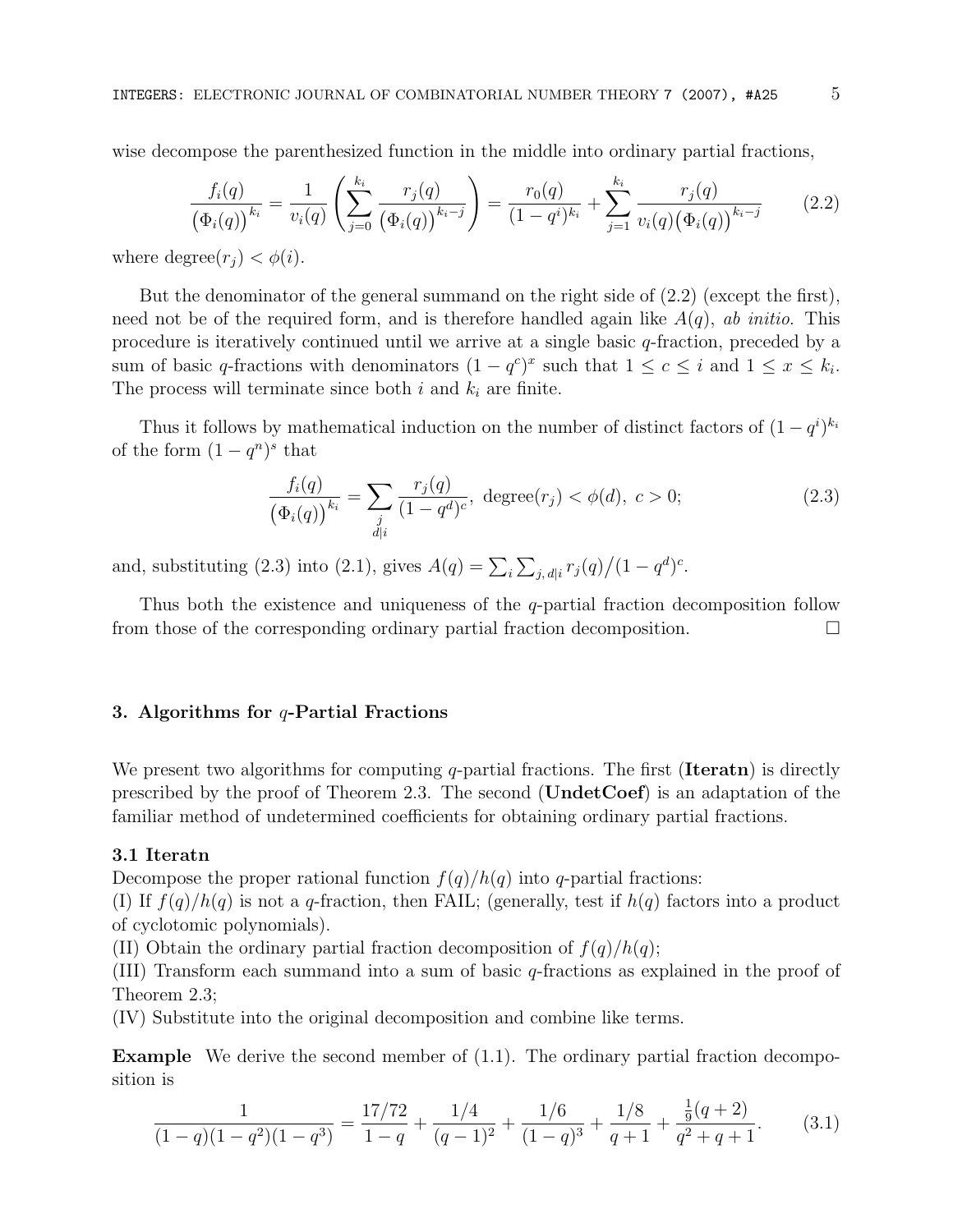Transform each summand on the right into a sum of basic  $q$ -fractions (the first three fractions are already basic):

$$
\frac{1/8}{q+1} = -\frac{\frac{1}{8}(1-q)}{(1+q)(1-q)} = -\frac{\frac{1}{8}(1-q)}{1-q^2} = \frac{1}{1-q} \left( -\frac{1}{8} + \frac{1/4}{1+q} \right)
$$

$$
= \frac{-1/8}{1-q} + \frac{1/4}{1-q^2},
$$
(3.2)

$$
\frac{\frac{1}{9}(q+2)}{q^2+q+1} = \frac{1}{1-q} \left( -\frac{1}{9} + \frac{1/3}{1+q+q^2} \right) = \frac{-1/9}{1-q} + \frac{1/3}{1-q^3}.
$$
\n(3.3)

Substitute (3.2), (3.3) into (3.1) and add like terms to get the required decomposition:

$$
\frac{1}{(1-q)(1-q^2)(1-q^3)} = \frac{1/4}{(1-q)^2} + \frac{1/6}{(1-q)^3} + \frac{1/4}{1-q^2} + \frac{1/3}{1-q^3}.
$$

### 3.2 UndetCoef

Decompose the proper rational function  $f(q)/h(q)$  into q-partial fractions:

(I) If  $f(q)/h(q)$  is not a q-fraction, then FAIL;

(II) Re-write  $f(q)/h(q)$  as  $F(q)/H(q)$ , if necessary, so that  $H(q)$  is a product of factors of the form  $(1 - q^n)^s$  only;

(III) Obtain the q-factorization  $G(q)$  of  $H(q)$ : the q-factorization of  $(1-q^{n_1})^{s_1}(1-q^{n_2})^{s_2}\cdots(1-q^{n_r})^{s_r}$  $(q^{n_r})^{s_r}$  is obtained by replacing each factor  $1 - q^{n_i}$  by  $\prod_{i=1}^n (1 - q^d)$ , where  $d|n_i$ ;

(IV) State the theoretical decomposition of  $f(q)/h(q)$ , i.e., identify the given function with a sum of basic q-fractions with unknown polynomial coefficients  $f_i(q)$  such that each factor  $(1 - q^d)^k$  of  $G(q)$  contributes the sum  $f_1(q)/(1 - q^d) + \cdots + f_k(q)/(1 - q^d)^k$ , where degree $(f_i) < \phi(d);$ 

(V) Clear fractions and compare coefficients of powers of q on both sides to determine unknown coefficients;

(VI) Substitute into the theoretical decomposition in (IV).

**Example** We decompose  $R(q)$  into q-partial fractions using **UndetCoef**. We have

$$
R(q) = \frac{3q^8 + 5q^4 + 4q^2 - 2}{(1 - q^4)(1 - q^5)}.
$$

The q-factorization of  $(1 - q^4)(1 - q^5)$  is  $(1 - q)^2(1 - q^2)(1 - q^4)(1 - q^5)$ . Thus we set

$$
R(q) = \frac{A}{1-q} + \frac{B}{(1-q)^2} + \frac{C}{1-q^2} + \frac{D+Eq}{1-q^4} + \frac{F+Gq+Hq^2+Jq^3}{1-q^5}.
$$
 (3.4)

(Note that each summand  $v(q)/(1-q^d)^k$  on the right side satisfies degree $(v) < \phi(d)$ .)

It is a routine matter to clear fractions and compare coefficients of powers of  $q$  on both sides to obtain  $A = -3$ ,  $B = 1/2$ ,  $C = 5/2$ ,  $D = 1$ ,  $E = 1$ ,  $F = -3$ ,  $G = 1$ ,  $H = 3$ ,  $J = 1$ .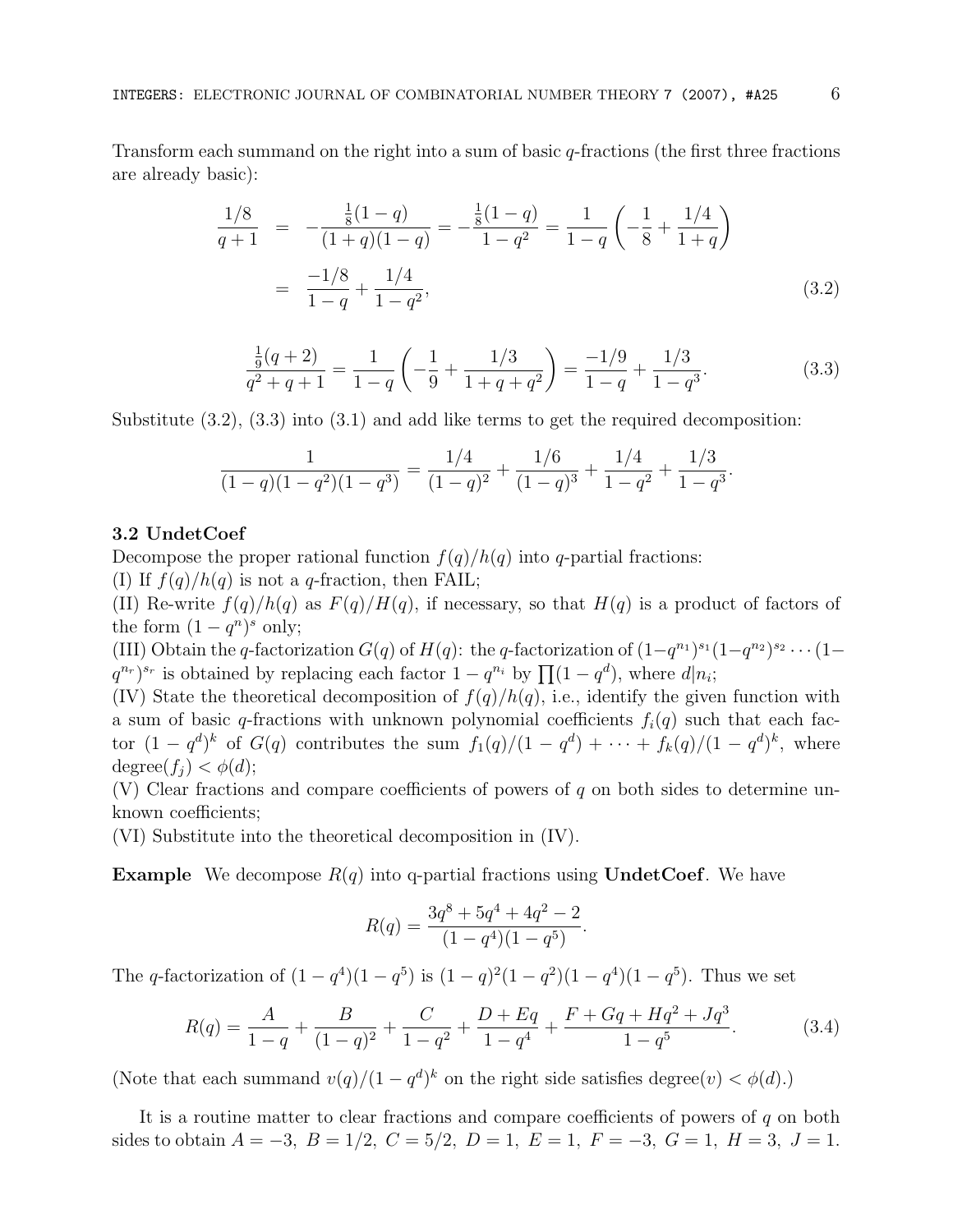Then substitute for the coefficients in (3.4) to obtain the required decomposition:

$$
\frac{3q^8+5q^4+4q^2-2}{(1-q^4)(1-q^5)}=\frac{-3}{1-q}+\frac{1/2}{(1-q)^2}+\frac{5/2}{1-q^2}+\frac{1+q}{1-q^4}+\frac{-3+q+3q^2+q^3}{1-q^5}.
$$

Remarks. Iteratn is the algebraically more complicated of the two algorithms since it subsumes a full classical partial fraction algorithm over Q. Clearly the version of the latter which employs the Euclidean algorithm may not be adapted to  $q$ -partial fractions because the concept of relative primeness is irrelevant to  $q$ -factorization.

The expansion of  $A(q)$  into q-partial fractions contains at most  $s_1\tau(n_1) + \cdots + s_r\tau(n_r)$ summands, which is the same number as in the ordinary partial fraction algorithm, where  $\tau(N)$  is the number of positive divisors of N. In particular the number of unknown coefficients to be computed by **UndetCoef** for  $a(q)$  is  $\sum_{1 \leq k \leq m}$  $\left\lfloor \frac{m}{k} \right\rfloor \phi(k) = (m+1)m/2$ , where  $\lfloor N \rfloor$  is the floor function.

We deduce that the decomposition of  $A(q)$  into q-partial fractions is at worst as computationally costly as the ordinary partial fraction decomposition of  $A(q)$  over  $\mathbb{Q}$ , using the corresponding versions of UndetCoef.

The determination of the coefficients of basic q-fractions is much simplified by one or more of the following nice situations:

- The q-factorization of the function  $1 q^n$  is obviously easier than the ordinary factorization over the integers.
- Certain coefficients are predictable (see Section 6). In particular the coefficient of the basic fraction  $1/(1-q)$  is mostly 0 (Theorem 6.1).
- The denominators of basic q-fractions have larger degrees than those of ordinary partial fraction summands. So the clearing of fractions reduces the magnitude of coefficients of powers of  $q$ , thus simplifying the system of equations to be solved.

#### 4. Application to Enumeration Formulas

We give an illustration with a typical ordinary power series generating function. In this section and the next, the q-fraction  $1/(1-q^n)^s$  is also represented by  $F_n^s$ .

Let  $T(n)$  denote the number of triangles with integer sides and perimeter n. Hirschhorn [11] derives the formula

$$
T(n) = \begin{cases} \langle n^2/48 \rangle, & \text{if } n \text{ is even} \\ \langle (n+3)^2/48 \rangle, & \text{if } n \text{ is odd} \end{cases}
$$
(4.1)

where  $\langle N \rangle$  is the nearest integer to N.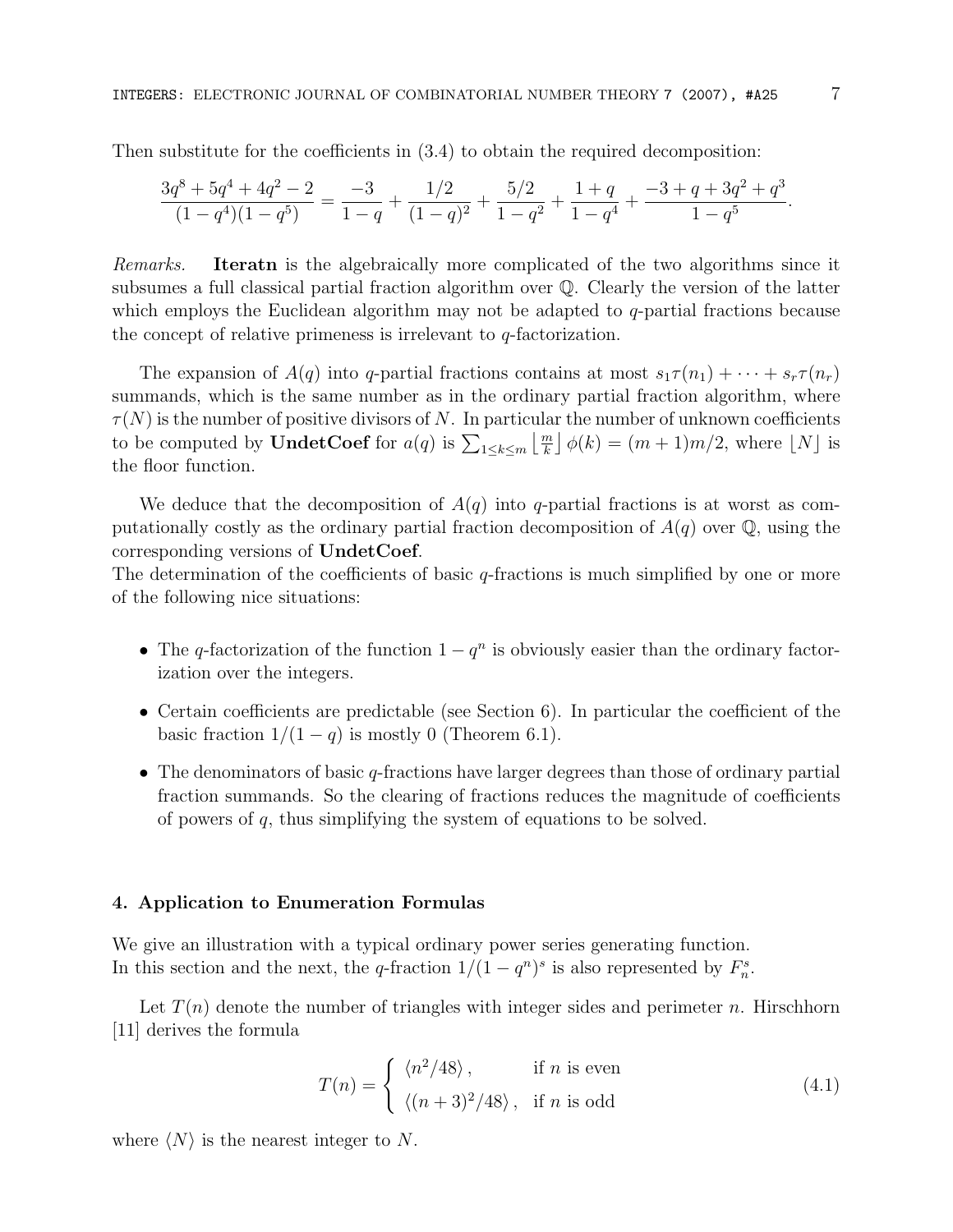His method involves a combinatorial argument, followed by the application of the wellknown formula:  $p(n, 3) = \langle (n+3)^2/12 \rangle$ .

We give an alternative derivation of  $(4.1)$  from the generating function for  $T(n)$  ([5, p. 557]) via q-partial fractions. Consider the q-partial fraction expansion

$$
\sum_{n=0}^{\infty} T(n)q^n = q^3 F_2 F_3 F_4
$$
  
= 
$$
\frac{1}{16} F_1^2 + \frac{1}{24} F_1^3 + \frac{1}{16} F_2 - \frac{1}{4} F_2^2 + \frac{1}{3} F_3 - \frac{1}{4} (1+q) F_4.
$$
 (4.2)

If we expand each summand on the right as a power series about  $q = 0$ , and then equate the coefficients of  $q^n$  on both sides, we first obtain the exact formula

$$
T(n) = \frac{n^2 + 6n + 5}{48} - \frac{1}{4} \left(\frac{n}{2} + 1\right) (1, 0) cr 2_n + \frac{1}{16} (1, 0) cr 2_n + \frac{1}{3} (1, 0, 0) cr 3_n - \frac{1}{4} (1, 1, 0, 0) cr 4_n.
$$
\n(4.3)

Thus, if  $n$  is even we have

$$
T(n) = \frac{n^2}{48} + \frac{5}{48} - \frac{1}{4} + \frac{1}{16} + \frac{1}{3}(1,0,0)cr3_n - \frac{1}{4}(1,1,0,0)cr4_n.
$$
 (4.4)

But noticing that

$$
\left|\frac{5}{48}-\frac{1}{4}+\frac{1}{16}+\frac{1}{3}(1,0,0)cr3_n-\frac{1}{4}(1,1,0)cr4_n\right|\leq \left|\frac{5}{48}-\frac{1}{4}+\frac{1}{16}+\frac{1}{3}\right|<\frac{1}{2},
$$

we can subtract the terms before the first inequality from the right side of (4.4) to obtain the first part of (4.1).

If  $n$  is odd then  $(4.3)$  becomes

$$
T(n) = \frac{N^2 + 6n + 5}{48} + \frac{1}{3}(1, 0, 0)cr3_n - \frac{1}{4}(1, 1, 0, 0)cr4_n,
$$

and since

$$
\left|\frac{1}{3}(1,0,0)cr3_n-\frac{1}{4}(1,1,0,0)cr4_n\right|-\frac{1}{12}\leq \frac{1}{3}-\frac{1}{12}<\frac{1}{2},
$$

we can subtract the terms before the first inequality from the right side to obtain the second part of  $(4.1)$ .

The simplicity of the coefficients of basic  $q$ -fractions makes it convenient to read off formulas directly from expansions.

If the definition of the binomial coefficient is slightly adjusted to read, for a nonnegative integer K,

$$
\binom{N}{K} = \begin{cases} \frac{N!}{K!(N-K)!}, & \text{if } N \text{ is an integer and } N \ge K, \\ 0, & \text{otherwise,} \end{cases}
$$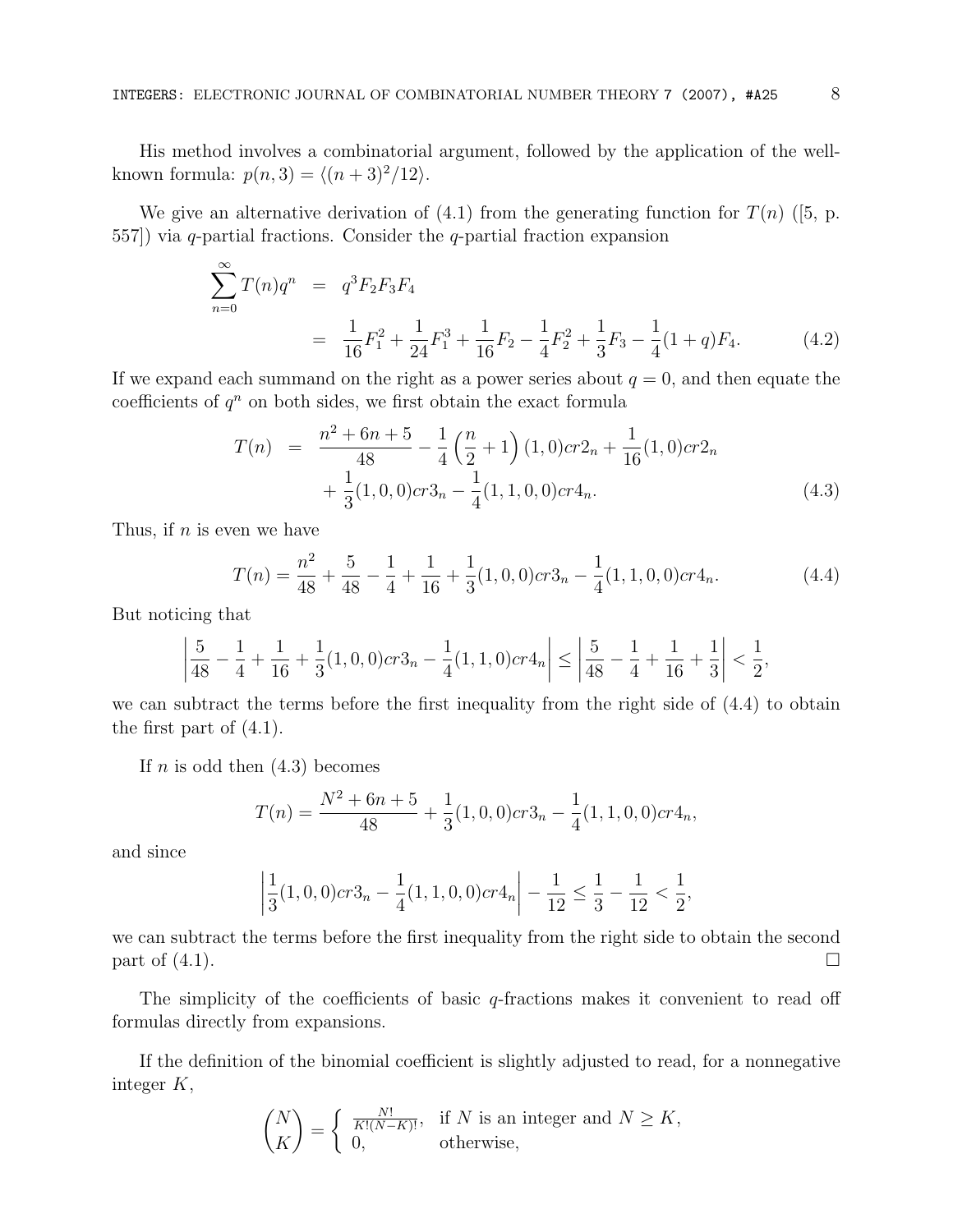then the circulator may be replaced by a sum of binomial coefficients:

$$
(A_0, ..., A_{M-1})crM_n = \sum_{k=0}^{M-1} A_k \binom{\frac{n-k}{M}}{0}.
$$

It is now routine to read off the following formula directly from (4.2):

$$
T(n) = \left\langle \frac{1}{16} {n+1 \choose 1} + \frac{1}{24} {n+2 \choose 2} - \frac{1}{4} {\frac{n+1}{2}} \right\rangle.
$$
 (4.5)

Similarly, beginning with the decompositions,

$$
F_1F_2F_3F_4 = \frac{25}{144}F_1^2 + \frac{1}{8}F_1^3 + \frac{1}{24}F_1^4 + \frac{1}{16}F_2 + \frac{1}{8}F_2^2 + \frac{1}{9}(2+q)F_3 + \frac{1}{4}F_4,
$$
  
\n
$$
F_1F_2F_3F_4F_5 = \frac{11}{64}F_1^2 + \frac{31}{288}F_1^3 + \frac{1}{24}F_1^4 + \frac{1}{120}F_1^5 + \frac{11}{64}F_2 + \frac{1}{16}F_2^2 + \frac{1}{9}(2+q)F_3 + \frac{1}{8}(1+q)F_4 + \frac{1}{5}F_5,
$$

one reads off the formulas (1.6) and (1.7) respectively. Obviously such formulas for  $p(n, m)$ continue for larger m.

To specify the above formulas, we note, for instance, the following version of (4.3) in which binomial coefficients correspond one-to-one with the summands in  $(4.2)$ :

$$
T(n) = \frac{1}{16} {n+1 \choose 1} + \frac{1}{24} {n+2 \choose 2} + \frac{1}{16} {n \choose 0} - \frac{1}{4} {n+1 \choose 1} + \frac{1}{3} {n \choose 0} - \frac{1}{4} {n \choose 1} - \frac{1}{4} {n-1 \choose 0}.
$$

Then (4.5) follows from the fact that

$$
\left|\frac{1}{16}\binom{\frac{n}{2}}{0}+\frac{1}{3}\binom{\frac{n}{3}}{0}-\frac{1}{4}\binom{\frac{n}{4}}{0}-\frac{1}{4}\binom{\frac{n-1}{4}}{0}\right|\leq \left|\frac{1}{16}+\frac{1}{3}\right|<\frac{1}{2}.
$$

## 5. Reciprocals of Cyclotomic Polynomials

In this section we find the q-partial fraction decomposition of the reciprocal of the cyclotomic polynomial  $(1.5)$  for some values of *n*.

The factorization of  $q^n - 1$  over the integers  $q^n - 1 = \prod_{d|n} \Phi_d(q)$ , gives the following recursion for the cyclotomic polynomials:

$$
\Phi_1(q) = q - 1, \ \Phi_n(q) = \frac{q^n - 1}{\prod_{d|n, d < n} \Phi_d(q)}, \ n \ge 2.
$$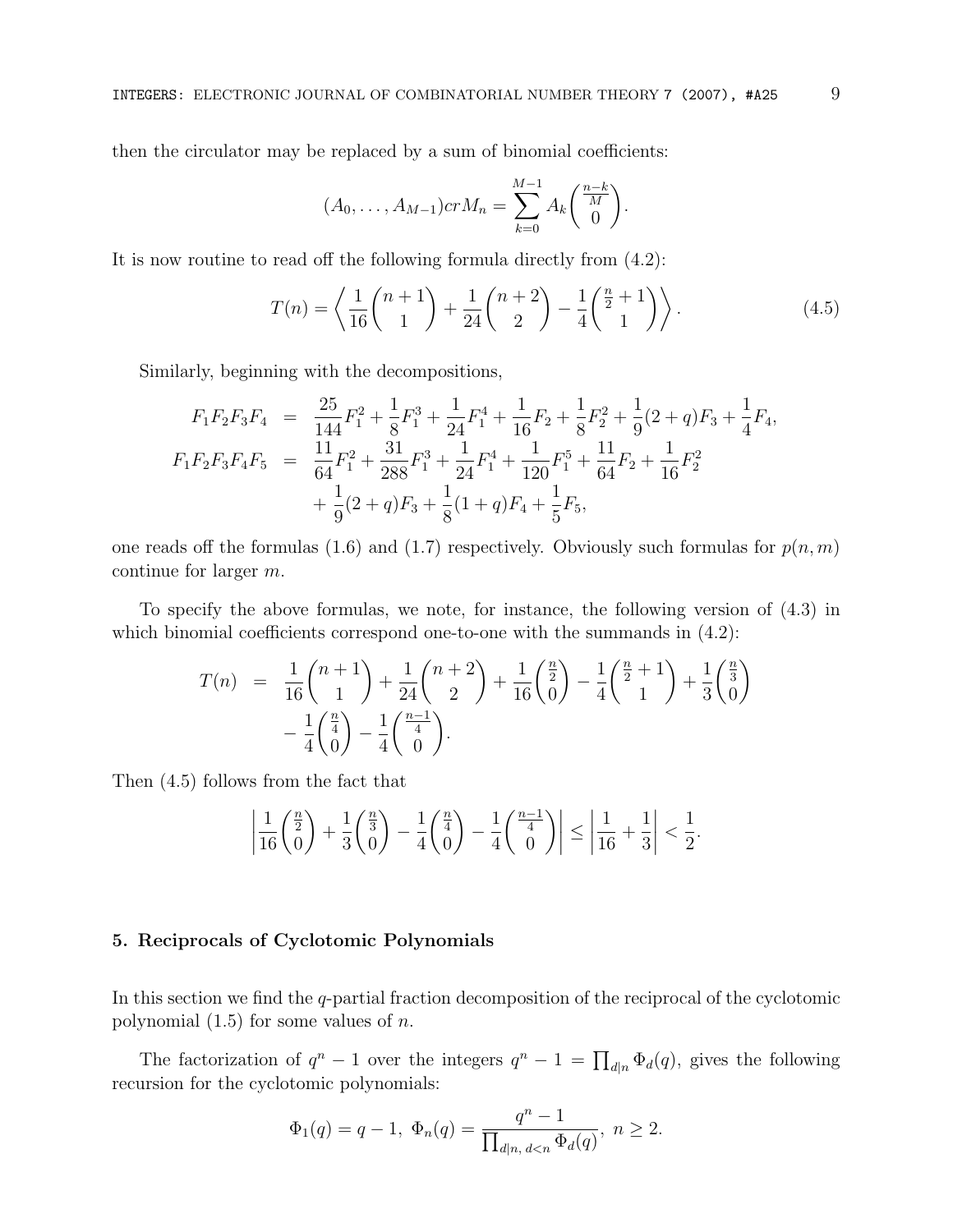This in turn gives

$$
\frac{1}{\Phi_n(q)} = \frac{-\prod_{d|n, d < n} \Phi_d(q)}{1 - q^n}, \ n \ge 2. \tag{5.1}
$$

Thus  $(\Phi_n(q))^{-1}$  is equivalent to a standard q-fraction with a single denominator factor. It follows that the q-partial fraction decomposition of  $(\Phi_n(q))^{-1}$  has exactly one summand if  $n < 2\phi(n)$ . Such q-partial fraction decompositions are called *trivial* and may be obtained by applying **Cayley** to  $(\Phi_n(q))^{-1}$ .

Clearly the decomposition of  $(\Phi_n(q))^{-1}$  cannot be trivial if n is even. We observe that  $(\Phi_n(q))^{-1}$  has nontrivial decompositon if and only if  $(\Phi_m(q))^{-1}$  does, where m denotes the largest squarefree divisor of n.

The next theorem determines all trivial q-partial fraction decompositions of  $(\Phi_n(q))^{-1}$ when  $n$  is at most the product of powers of four distinct primes. The straightforward derivation is omitted.

**Theorem 5.1** Let N be an odd number with the factorization  $N = p_1^{m_1} p_2^{m_2} \cdots p_r^{m_r}$  into primes  $p_i, p_1 < p_2 < \cdots < p_r$ , where  $m_i \geq 1$ ,  $r \geq 1$ . Then the q-partial fraction decomposition of  $(\Phi_N(q))^{\text{-}1}$  is trivial only in the following cases, for  $1 \leq r \leq 4$ :

- (*i*)  $r = 1, 2$ ;
- (ii)  $r = 3$ , excluding all N determined by  $(p_1, p_2, p_3) = (3, 5, 7), (3, 5, 11), (3, 5, 13)$ ;
- (iii)  $r = 4$ , excluding all N determined by members of the sets
	- (a)  $\{(3, 5, 7, p_4) | p_4 > 7\}, \{(3, 5, 11, p_4) | p_4 > 11\}, \{(3, 5, 13, p_4) | p_4 > 13\};$
	- (b)  $\{(3, 5, 17, p_4) \mid 19 \leq p_4 \leq 251\},\$
	- (c)  $\{(3, 5, 19, p_4) \mid 23 \leq p_4 \leq 89\},\$
	- (d)  $\{(3, 5, 23, p_4) | 29 \leq p_4 \leq 47\},\$
	- $(e) \{ (3, 5, 29, 31) \},\$
	- (f)  $\{(3, 7, 11, p_4) \mid 13 \leq p_4 \leq 23\},\$
	- $(q) \{ (3, 7, 13, 17) \}.$

**Theorem 5.2** Let k, m, n denote positive integers and let  $p, p_1, p_2$  be odd primes,  $p_1 < p_2$ . The following q-partial fraction decompositions are valid.

$$
(i) \ \left(\Phi_{2^k}(q)\right)^{-1} = -F_{2^{k-1}} + 2F_{2^k}.
$$

$$
(ii) \ \left(\Phi_{2^{k}p^{m}}(q)\right)^{-1} = \left(-F_{2^{k-1}p^{m}} + 2F_{2^{k}p^{m}}\right) \prod_{i=0}^{m-1} \Phi_{2^{k}p^{i}}(q), \quad p \ge 5.
$$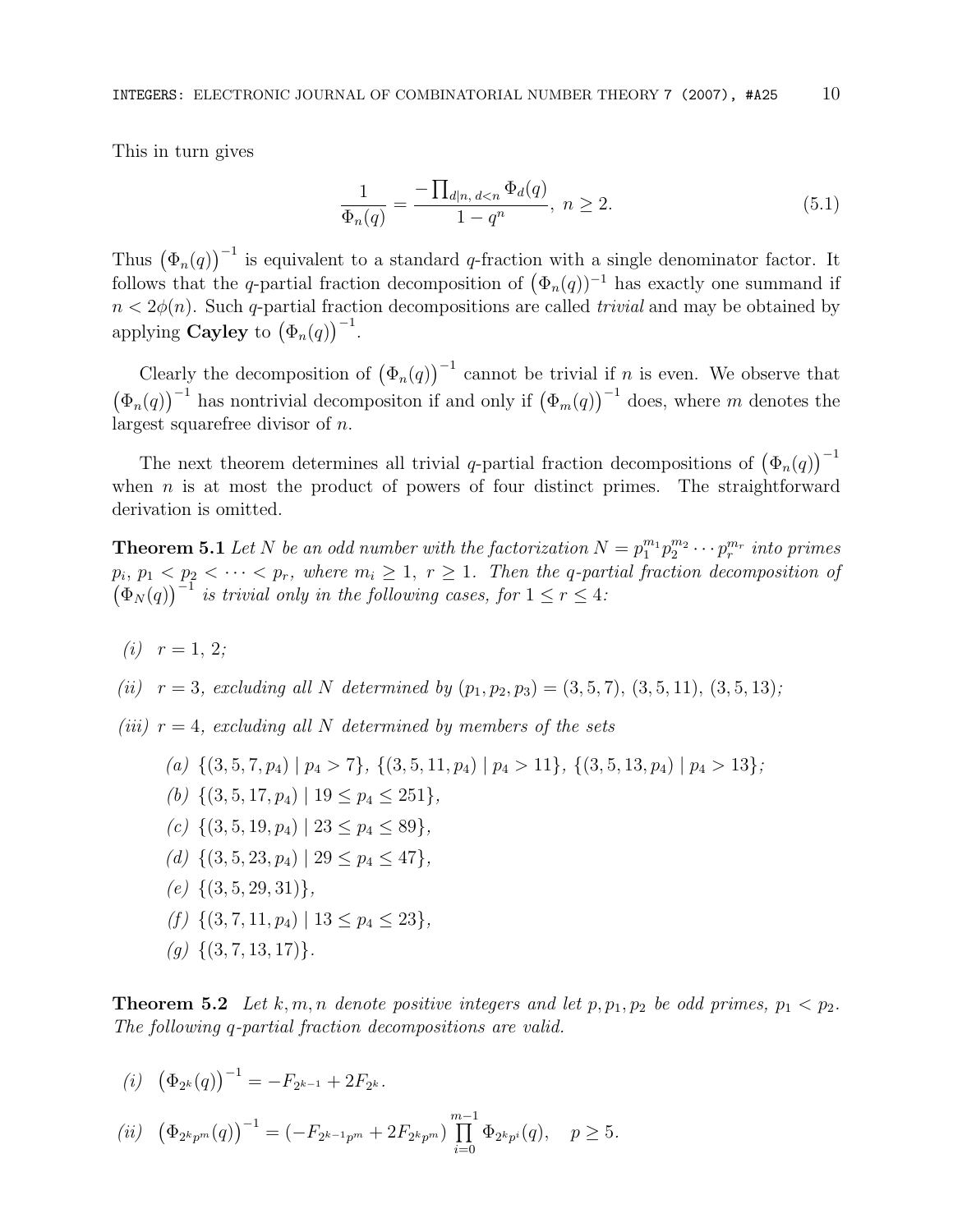$$
(iii) \quad \left(\Phi_{2^k p_1^m p_2^n}(q)\right)^{-1} = \left(-F_{2^{k-1}p_1^m p_2^n} + 2F_{2^k p_1^m p_2^n}\right) \left(\prod_{i=0}^{n-1} \Phi_{2^k p_1^m p_2^i}(q)\right) \left(\prod_{s=0}^{m-1} \prod_{j=0}^n \Phi_{2^k p_1^s p_2^j}(q)\right),
$$
  
\n
$$
p_1 \geq 5.
$$

*Proof.* For (i), we apply **Iterate** to get

$$
\frac{1}{\Phi_{2^k}(q)} = \frac{1 - q^{2^{k-1}}}{1 - q^{2^k}} = \frac{1}{1 - q^{2^{k-1}}} \left( \frac{1 - q^{2^{k-1}}}{1 + q^{2^{k-1}}} \right) = \frac{1}{1 - q^{2^{k-1}}} \left( -1 + \frac{2}{1 + q^{2^{k-1}}} \right).
$$

$$
\frac{1}{\Phi_{2^k}(q)} = \frac{-1}{1 - q^{2^{k-1}}} + \frac{2}{1 - q^{2^k}}.
$$

**Hence**  $\frac{1}{\Phi_{2^k}(q)} = \frac{-1}{1-q^{2^{k-1}}} +$  $\frac{2}{1-q^{2^k}}$ .

For (ii), write  $(\Phi_{2^k p^m}(q))^{-1} = \Phi_{2^k}(q^{p^{m-1}})(\Phi_{2^k}(q^{p^m}))^{-1}$ . Hence using part (i) we obtain  $(\Phi_{2^k p^m}(q))^{-1} = \Phi_{2^k}(q^{p^{m-1}})(-F_{2^{k-1}p^m} + 2F_{2^k p^m})$ , which simplifies to the desired result. For the first summand to be basic, we need degree $(\Phi_{2^k}(q^{p^{m-1}})) < \phi(2^{k-1}p^m)$ , or  $2^{k-1}p^{m-1} <$  $2^{k-2}(p-1)p^{m-1}$ , or  $p \ge 5$ .

The proof of (iii) is analogous to that of part (ii).  $\Box$ 

Remark The decomposition in Theorem 5.2 (ii) merely fails to hold in general when  $p = 3$ . For instance, it holds for  $(\Phi_{18}(q))^{-1}$ , but fails for  $(\Phi_{12}(q))^{-1}$   $(= -F_2+qF_3-qF_6+2\Phi_4(q)F_{12})$ . An analogous remark applies to Theorem 5.2 (iii).

### 6. Computation of Special Coefficients

We highlight certain predictable coefficients in the q-partial fraction decompositions of  $A(q)$ and  $a(q)$ .

In the hope of extending the proof in [13], which is based on the coefficient of  $(1-q)^{-1}$ , we compute the coefficient of  $(1-q)^{-2}$  in the q-partial fraction decomposition of  $f(q)/(1-q^n)^s$ , when  $f(q)$  is a polynomial function of specified type.

We will use the notation  $\{g(q)\}F(q)$  to denote the coefficient of the basic q-fraction  $g(q)$ in the q-partial fraction expansion of  $F(q)$ .

The following result is established in [13].

**Theorem 6.1** (Munagi [13])

$$
\{(1-q)^{-1}\}A(q) = \begin{cases} (-1)^{s_1+s_2+\cdots+s_r-1}lc(f), & \text{if degree}(f) = \sum_{i=1}^r n_i s_i - 1\\ 0, & \text{if degree}(f) < \sum_{i=1}^r n_i s_i - 1 \end{cases}
$$

where  $lc(f)$  is the leading coefficient of  $f(q)$ .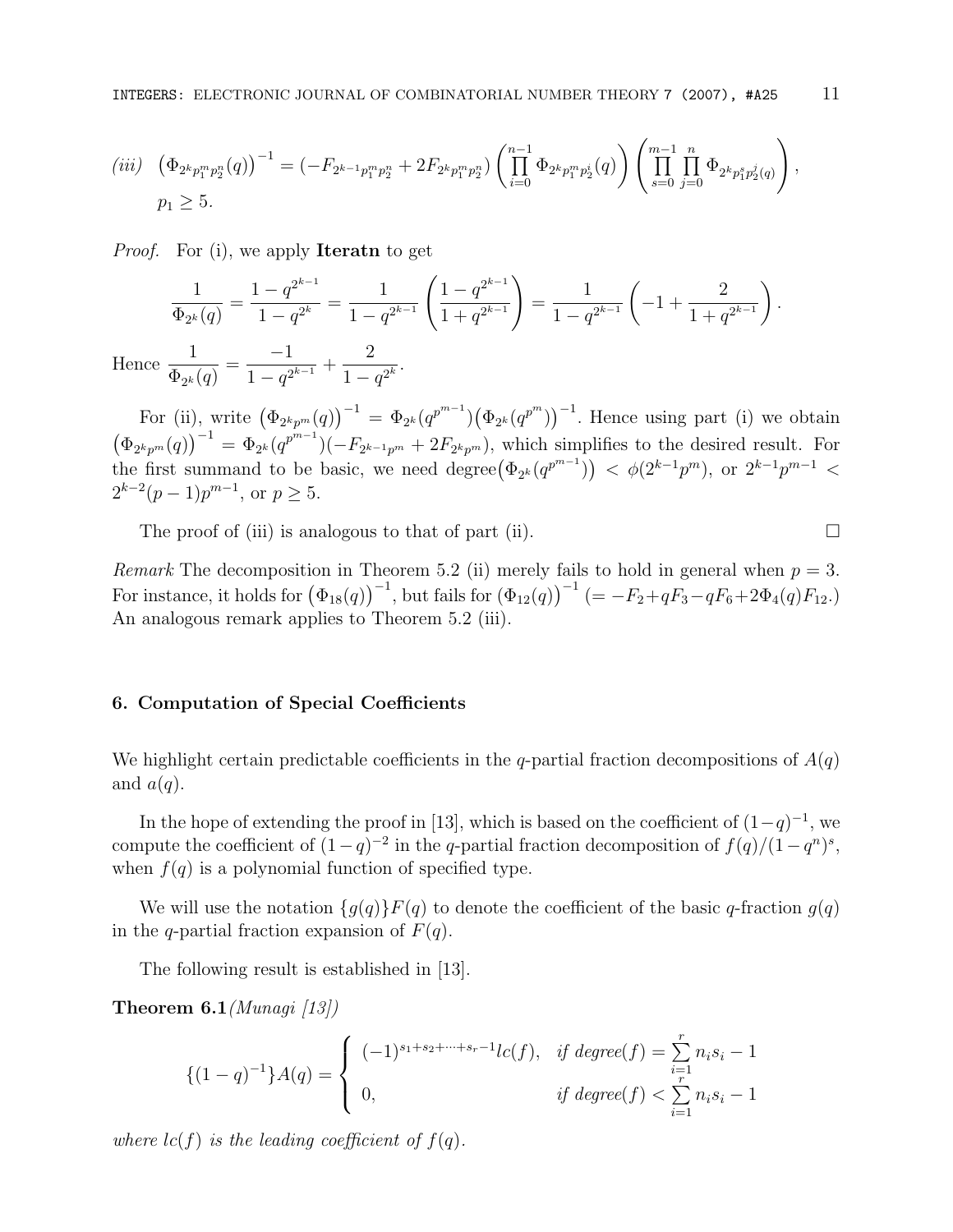**Theorem 6.2** If  $r > 1$ , or  $r = 1$  and  $n_1 = 1$ , in  $A(q)$ , then with the notation  $s = \sum_{i=1}^{r} s_i$ , we have

$$
\{(1-q)^{-s}\}A(q) = \frac{f(1)}{n_1^{s_1}n_2^{s_2}\cdots n_r^{s_r}}.
$$

*Proof.* For  $r > 0$  let the theoretical decomposition of  $A(q)$  via UndetCoef be given by

$$
\frac{f(q)}{h(q)} = \frac{C_{1,s,0}}{(1-q)^s} + \frac{C_{1,s-1,0}}{(1-q)^{s_1}} + \cdots + \frac{C_{1,1,0}}{(1-q)} + \sum_{d \ge 2} \sum_{j \ge 1} \frac{C_{d,j,0} + C_{d,j,1}q + \cdots + C_{d,j,\phi(d)-1}q^{\phi(d)-1}}{(1-q^d)^j},
$$

where  $h(q) = (1 - q^{n_1})^{s_1} (1 - q^{n_2})^{s_2} \cdots (1 - q^{n_r})^{s_r}$ . Multiply through with  $h(q)$  to obtain

$$
f(q) = C_{1,s,0}(1 + q + \dots + q^{n_1-1})^{s_1}(1 + q + \dots + q^{n_2-1})^{s_2} \dots (1 + q + \dots + q^{n_r-1})^{s_r}
$$
  
+ (terms in (1-q)).

Setting  $q = 1$  in the last expression proves the theorem.

Corollary 6.3 Some coefficient formulas in the q-partial fraction decomposition of  $a(m, q)$ :

(1) 
$$
\{(1-q)^{-1}\}\,a(m,q)=1/m,
$$
  $\{(1-q)^{-m}\}\,a(m,q)=1/m!,\, m\geq 1;$ 

(2) For each  $m > 2$  there is a sequence of coefficients  $\{(1-q)^{-(m-k)}\}$   $a(m, q), 1 \leq k \leq$  $\lfloor \frac{m-1}{k} \rfloor$ , with the following initial terms.

(i)

$$
\{(1-q)^{-(m-1)}\}a(m,q) = \frac{1}{4(m-2)!}, \ m \ge 3,
$$

 $(ii)$ 

$$
\{(1-q)^{-(m-2)}\}a(m,q) = \frac{26 - 13m + 9m^2}{288(m-2)!}, \quad m \ge 5,
$$

 $(iii)$ 

$$
\{(1-q)^{-(m-3)}\}a(m,q) = \frac{56 - 42m + 33m^2 - 10m^3 + 3m^4}{1152(m-2)!}, \quad m \ge 7.
$$

Proof. The proofs follow from Theorem 6.2, and Cayley's formula [4, p.81], given by

$$
\frac{1}{(1-q)(1-q^2)\cdots(1-q^m)} = \sum \frac{1}{1^{p_1}2^{p_2}\cdots m^{p_m}p_1!p_2!\cdots p_m!} \times \frac{1}{(1-q)^{p_1}(1-q^2)^{p_2}\cdots(1-q^m)^{p_m}}
$$
(6.1)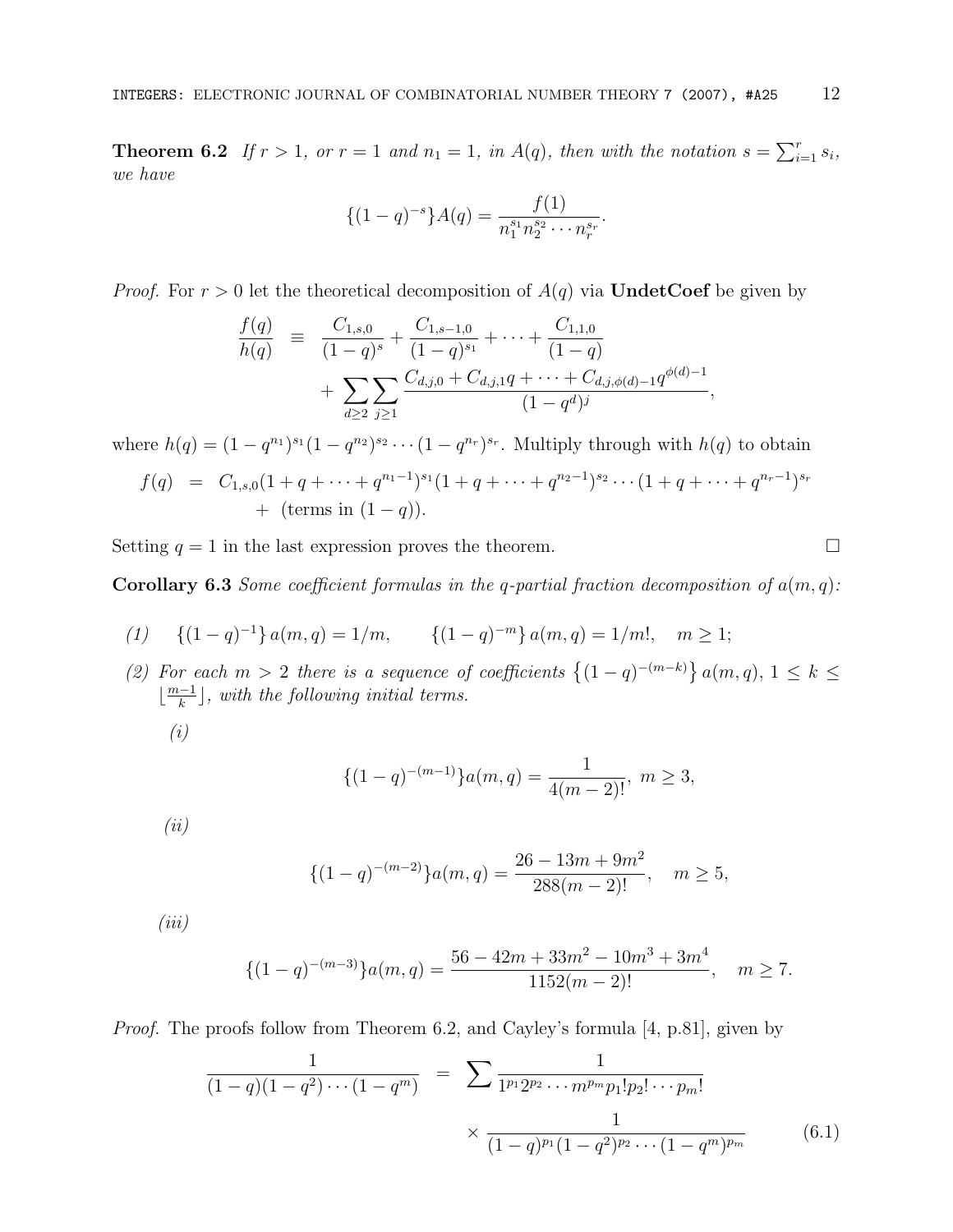where the summation runs over all partitions  $(1^{p_1}, 2^{p_2}, 3^{p_3}, \ldots, m^{p_m})$  of m, with  $p_j \ge 0, 1 \le$  $j \leq m$ .

First, evaluate the right side of (6.1) at the partitions  $(1<sup>m</sup>)$  and  $(m<sup>1</sup>)$  to get, respectively,

$$
\frac{1/m!}{(1-q)^m}
$$
 and 
$$
\frac{1/m}{1-q^m}
$$
,

which, since they are basic q-fractions, prove part (1).

For part (2), each  $\{(1-q)^{-m+k}\}\alpha(m,q), k \ge 1$ , receives contributions, via (6.1), from a finite set of partitions of  $m$  of the form

$$
(1^{-m+j}\pi(j,c)_{>1}), \quad j \ge 2, \ 1 \le c \le k \tag{6.2}
$$

.

where  $\pi(j, c)_{>1}$  is a partition of j into c parts, each > 1. For fixed j, it follows that  $k = j - c$ . Hence, the total number of contributing partitions is exactly  $p(1) + p(2) + \cdots + p(k)$ , where  $p(N)$  is the number of all partitions of N.

A series of basic fractions generated by a partition can be obtained using (6.1) and Theorem 6.2. For example, evaluating the right side of (6.1) at  $(1^{m-2}2)$  gives

$$
Q(1^{m-2}2) = \frac{1}{2(m-2)!(1-q)^{m-2}(1-q^2)};
$$

on applying Theorem 6.2 to  $2(m-2)!Q(1^{m-2}2)$  and subtracting, we obtain

$$
Q(1^{m-2}2) = \frac{1}{2(m-2)!} \left( \frac{1/2}{(1-q)^{m-1}} + \frac{1/2}{(1-q)^{m-3}(1-q^2)} \right)
$$

Iterating this procedure, gives, after four steps,

$$
Q(1^{m-2}2) = \frac{1}{2(m-2)!} \left( \frac{1/2}{(1-q)^{m-1}} + \frac{1/4}{(1-q)^{m-2}} + \frac{1/8}{(1-q)^{m-3}} + \frac{1/16}{(1-q)^{m-4}} + \cdots \right)
$$

Similarly,

$$
Q(1^{m-3}3) = \frac{1}{3(m-3)!} \left( \frac{1/3}{(1-q)^{m-2}} + \frac{1/3}{(1-q)^{m-3}} + \frac{2/9}{(1-q)^{m-4}} + \frac{1/9}{(1-q)^{m-5}} + \cdots \right)
$$
  

$$
Q(1^{m-4}2^2) = \frac{1}{8(m-4)!} \left( \frac{1/4}{(1-q)^{m-2}} + \frac{1/4}{(1-q)^{m-3}} + \frac{3/16}{(1-q)^{m-4}} + \frac{1/8}{(1-q)^{m-5}} + \cdots \right)
$$
  

$$
Q(1^{m-4}4) = \frac{1}{4(m-4)!} \left( \frac{1/4}{(1-q)^{m-3}} + \frac{3/8}{(1-q)^{m-4}} + \frac{5/16}{(1-q)^{m-5}} + \frac{5/32}{(1-q)^{m-2}} + \cdots \right)
$$

Thus part  $2(i)$  is given by the first term of  $Q(1^{m-2}2)$ , and  $2(ii)$  by the sum of coefficients of terms from  $Q(1^{m-2}2), Q(1^{m-3}3),$  and  $Q(1^{m-4}2^2),$  that is,

$$
\{(1-q)^{-(m-2)}\} a(m,q) = \frac{1/4}{2(m-2)!} + \frac{1/3}{3(m-3)!} + \frac{1/4}{8(m-4)!} = \frac{26-13m+9m^2}{288(m-2)!},
$$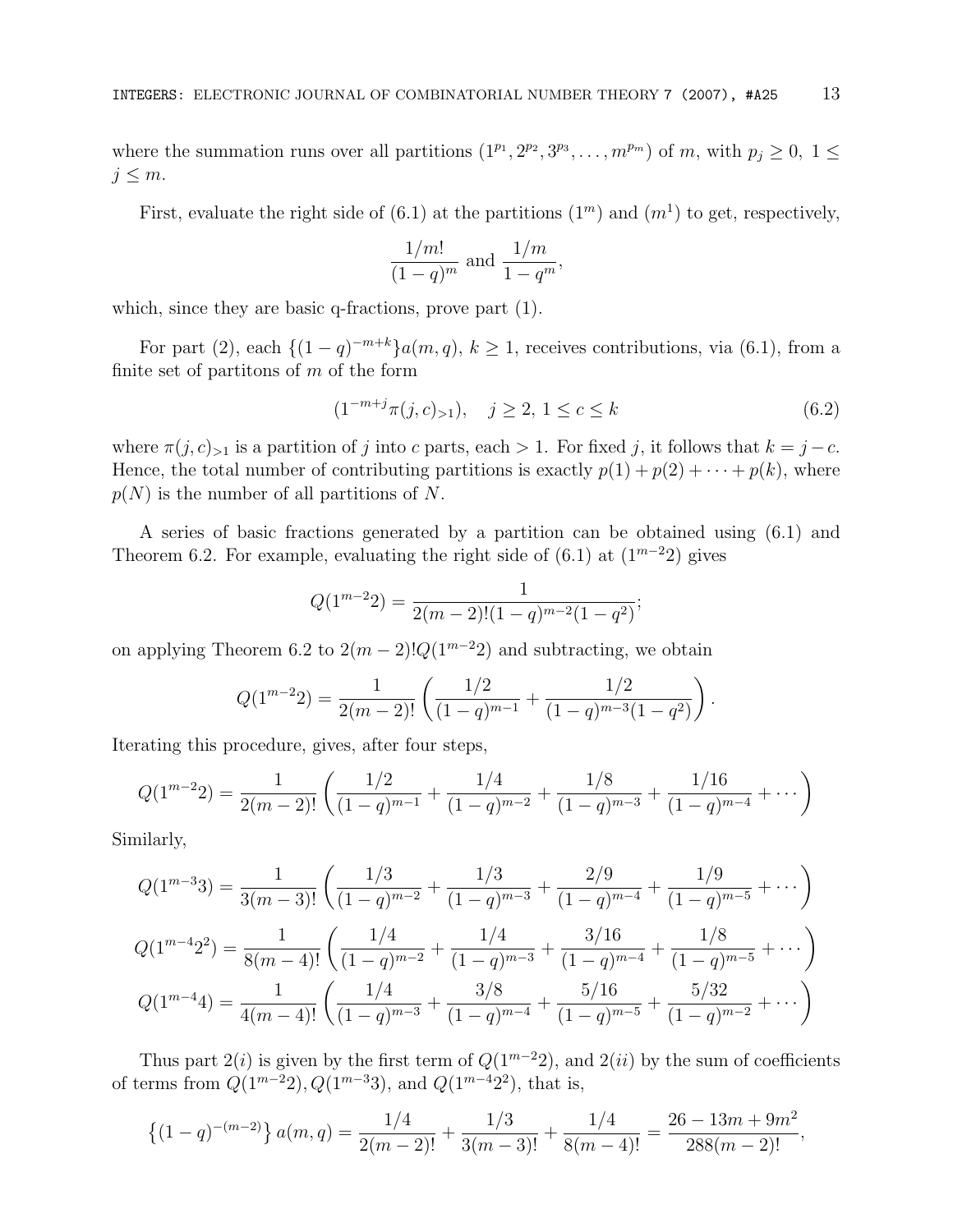and so forth. Finally, note that (6.2) implies  $m > j = k + c$ , which implies that  $m > 2k$ , for fixed m. So the degree of the polynomial numerator of each coefficient is  $(2k - 1) - 2 + 1 = 2(k - 1)$ .  $2(k-1)$ .

**Theorem 6.4** For  $m > 0$ , let

$$
B(q) = \frac{b_0 + b_1q + b_2q^2 + \dots + b_{(m+1)(n-1)}q^{(m+1)(n-1)}}{(1-q^n)^{m+1}}.
$$

Then

$$
\{(1-q)^{-2}\}B(q) = \frac{1}{m!n^m} \prod_{s=1}^m (sn+1) \sum_{u=1}^m (-1)^{u+1} \frac{\prod_{1 \le k \le m-u} (kn-1)}{\prod_{u \le p \le m} (pn+1)} b_{un-1}.
$$

To prove Theorem 6.4 we will need the following lemma.

**Lemma 6.5** Let n, d, k be positive integers such that  $d|n, d \geq 2$  and  $1 \leq k \leq N$ ; also let

$$
F(q) = \frac{C_0 + C_1 q + \dots + C_{\phi(d)-1} q^{\phi(d)-1}}{(1-q^d)^k}.
$$

Then the polynomial  $F(q)(1-q^n)^N$  has no terms in  $q^{in-1}$ ,  $1 \leq i \leq N$ .

Proof. We have

$$
F(q)(1-q^n)^N = \frac{C_0 + C_1q + \dots + C_{\phi(d)-1}q^{\phi(d)-1}(1-q^n)^N}{(1-q^d)^k}
$$
  
=  $(C_0 + C_1q + \dots + C_{\phi(d)-1}q^{\phi(d)-1})(1+q^d+q^{2d}+\dots+q^{n-d})^k(1-q^n)^{N-k}.$ 

When expanded, the set  $X$  of degrees of the terms on the right side is given by

$$
X = \{ s + kdt + (N - k)u \mid 0 \le s \le \phi(d) - 1, 0 \le t \le n/d - 1, u = 0, n \}.
$$

If  $in-1$  belongs to X then  $s = in-1$  (with  $t = 0 = u$ ) for some  $i, \Rightarrow 0 \le in-1 \le \phi(d) - 1$ .<br>But this contradicts:  $d > 1$  and  $d|n \Rightarrow in > \phi(d)$ . But this contradicts:  $d > 1$  and  $d|n \Rightarrow in > \phi(d)$ .

*Proof of Theorem 6.4* Let  $\{(1-q)^{-2}\}B(q)$  be represented by  $C_{120}$ . We employ **UndetCoef.** The theoretical decomposition of  $B(q)$  into q-partial fractions is given by

$$
B(q) = \sum_{r=0}^{(n-1)(m+1)} b_r q^r (1-q^n)^{-m-1} = \sum_{k=2}^{m+1} \frac{C_{1,k,0}}{(1-q)^k} + \sum_{\substack{d|n \ d \ge 2}} \sum_{k=1}^{m+1} \frac{P_{d,k}(q)}{(1-q^d)^k}
$$
(6.3)

where  $P_{d,k}(q) = C_{d,k,0} + C_{d,k,1} q + \cdots + C_{d,k,\phi(d)-1} q^{\phi(d)-1}$ . Since the degree of the numerator of  $B(q)$  exceeds the degree of the denominator by  $m+1 \geq 2$  it follows, by Theorem 6.1, that  $\{(1-q)^{-1}\}B(q)$  vanishes in the right side of (6.3).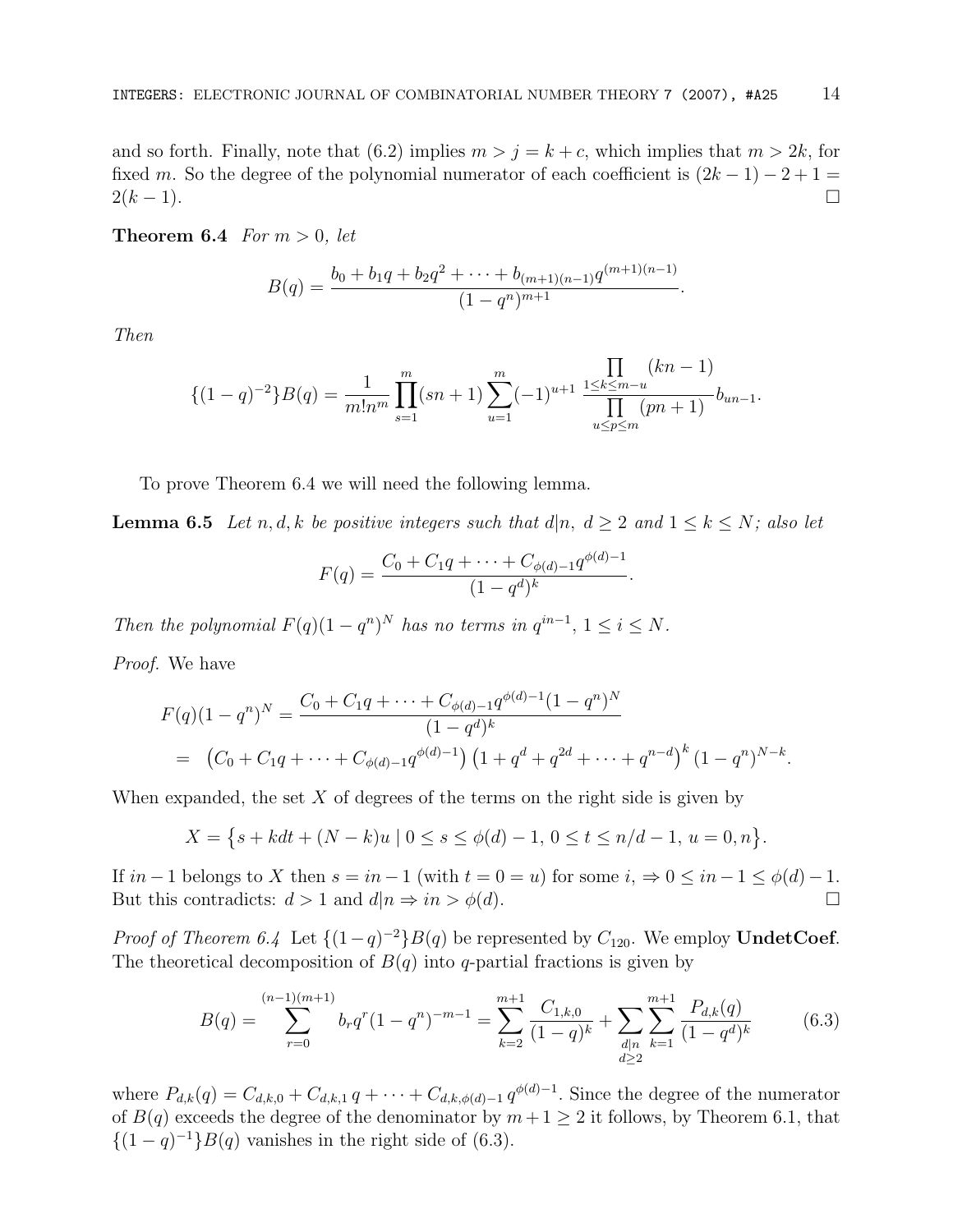Multiplying both sides of (6.3) by  $(1 - q^n)^{m+1}$  gives

$$
\sum_{r=0}^{(n-1)(m+1)} b_r q^r = \sum_{k=2}^{m+1} \frac{C_{1,k,0} (1-q^n)^{m+1}}{(1-q)^k} + T(q), \tag{6.4}
$$

where

$$
T(q) = \sum_{\substack{d|n \\ d\geq 2}} \sum_{k=1}^{m+1} \frac{P_{d,k}(q)(1-q^n)^{m+1}}{(1-q^d)^k}.
$$

By Lemma 6.5,  $T(q)$  has no terms in  $q^{in-1}$ ,  $1 \le i \le m$ , and the powers  $q^{in-1}$  on both sides completely determine the coefficients  $C_{1,k,0}$ . We note that

$$
\frac{(1-q^n)^{m+1}}{(1-q)^k} = \sum_{s=0}^{m+1} \binom{m+1}{s} (-q^n)^s \sum_{c \ge 0} \binom{c+k-1}{c} q^c
$$

$$
= \sum_{N \ge 0} q^N \sum_{s=0}^{m+1} (-1)^s \binom{m+1}{s} \binom{N+k-1-sn}{k-1},
$$

where  $c + sn = N$ . Hence (6.4) becomes

$$
\sum_{r=0}^{(n-1)(m+1)} b_r q^r = \sum_{k=2}^{m+1} C_{1,k,0} \sum_{N \ge 0} q^N \sum_{s=0}^{m+1} (-1)^s {m+1 \choose s} {N+k-1 - sn \choose k-1} + T(q)
$$
  

$$
= \sum_{k=2}^{m+1} C_{1,k,0} \left\{ \sum_{r=0}^{m+1} (-1)^r {m+1 \choose s} {in+k-2 - sn \choose k-1} q^{in-1} + (\text{terms in } q^v, v \ne in-1, 1 \le i \le m) \right\} + T(q).
$$

Observe that s can be restricted to the range  $1 \leq s \leq i-1$  since  $\binom{in+k-2-sn}{k-1}$  $\big) \geq 0 \Leftrightarrow s \leq i-1.$ 

$$
\sum_{r=0}^{(n-1)(m+1)} b_r q^r = \sum_{k=2}^{m+1} C_{1,k,0} \left\{ \sum_{s=0}^{i-1} (-1)^s {m+1 \choose s} {(i-s)n+k-2 \choose k-1} q^{in-1} + (\text{terms in } q^v, v \neq in-1, 1 \leq i \leq m) \right\} + T(q).
$$

To determine the  $C_{1,k,0}$ , equate the coefficients of the  $q^{in-1}$  on both sides to obtain the system of  $m$  equations

$$
\sum_{k=2}^{m+1} C_{1,k,0} \binom{n+k-2}{k-1} = b_{n-1}
$$
\n
$$
\sum_{k=2}^{m+1} C_{1,k,0} \sum_{s=0}^{1} (-1)^s \binom{m+1}{s} \binom{(2-s)n+k-2}{k-1} = b_{2n-1}
$$
\n
$$
\vdots
$$
\n
$$
\sum_{k=2}^{m+1} C_{1,k,0} \sum_{s=0}^{m-1} (-1)^s \binom{m+1}{s} \binom{(m-s)n+k-2}{k-1} = b_{nm-1}
$$

.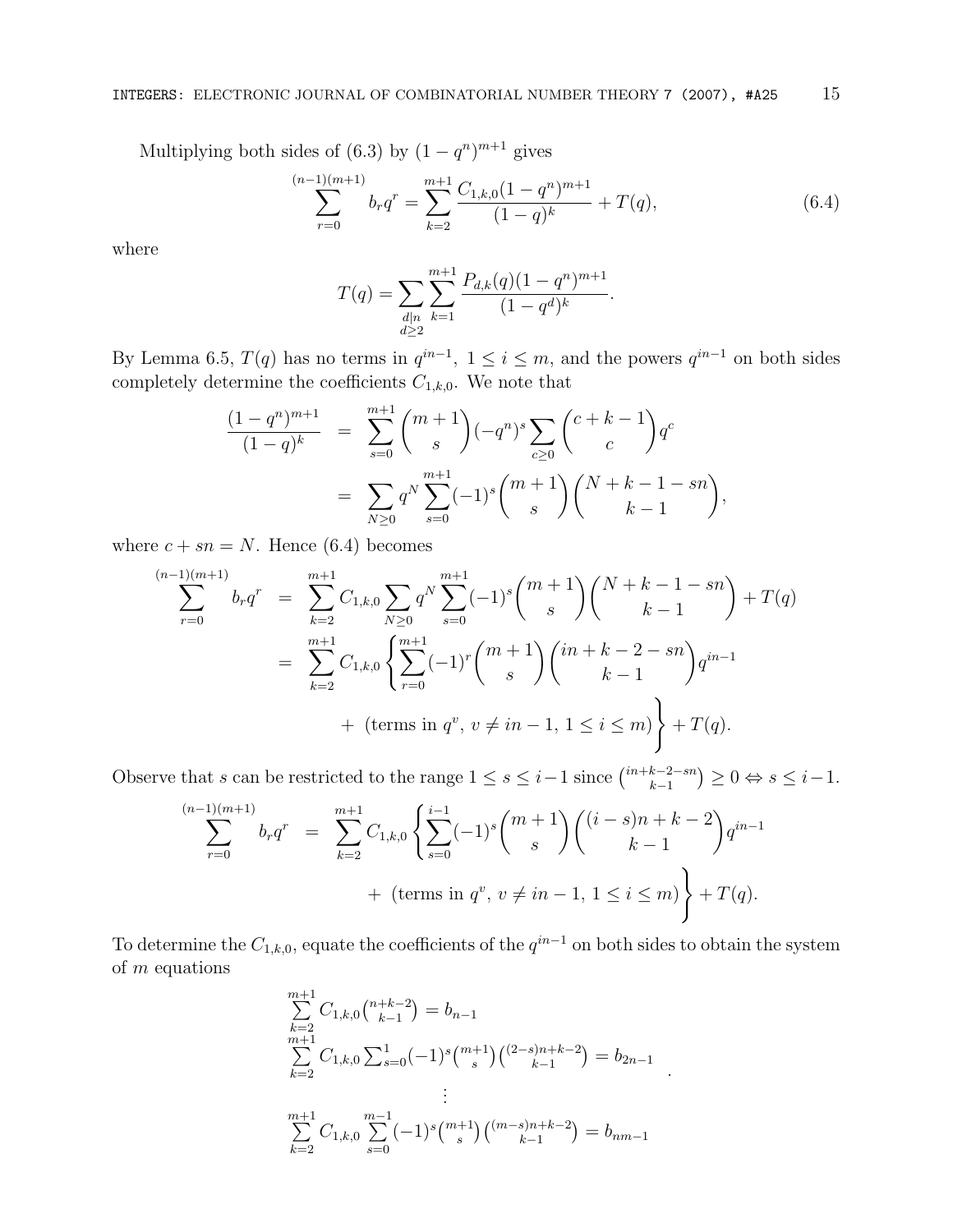That is,  $A\bar{c} = \bar{b}$ , where  $(j \equiv k - 1)$ 

$$
(A)_{ij} = \sum_{s=0}^{i-1} (-1)^s {m+1 \choose s} {i-s \choose j} + j - 1, \quad \bar{c} = \begin{bmatrix} C_{1,2,0} \\ \vdots \\ C_{1,m+1,0} \end{bmatrix}, \quad \bar{b} = \begin{bmatrix} b_{n-1} \\ \vdots \\ b_{mn-1} \end{bmatrix}.
$$

Let the matrix obtained by replacing the first column of A with  $\bar{b}$  be  $A_1$ . Then, according to Cramer's Rule,

$$
\{(1-q)^{-2}\}B(q) = C_{1,2,0} = \frac{\det(A_1)}{\det(A)}.
$$
\n(6.5)

Let  $\Lambda_1^u$  denote the matrix obtained from A after deleting the uth row and first column. Then

$$
\det(A_1) = \sum_{u=1}^{m} (-1)^{u+1} \det(\Lambda_1^u) b_{un-1}.
$$

Thus (6.5) becomes

$$
\{(1-q)^{-2}\}B(q) = \frac{1}{\det(A)} \sum_{u=1}^{m} (-1)^{u+1} \det(\Lambda_1^u) b_{un-1}.
$$
 (6.6)

Claim. det(A) =  $n^{m(m+1)/2}$ 

We use elementary row operations to evaluate  $\det(A)$ . Since

$$
(A)_{ij} = {in+j-1 \choose j} + \sum_{s=1}^{i-2} (-1)^s {m+1 \choose s} {(i-s)n+j-1 \choose j} + {n+j-1 \choose j},
$$

it follows that  $\det(A) = \det(C)$ , where C is the matrix defined by

$$
(C)_{ij} = \binom{in+j-1}{j}, \quad 1 \le i \le m, \ 1 \le j \le m,
$$

and is obtained on applying the following operations successively to the rows of A:

$$
R_i \mapsto R_i - \sum_{k=1}^{i-1} (-1)^k \binom{m+1}{k} R_{i-k}, \quad 2 \le i \le j,
$$
\n(6.7)

where  $R_i$  denotes the ith row and the other symbols have their usual meanings. The result then follows from the fact that  $\det(C)$  is a special "combinatorial determinant" [17] corresponding to the case  $f = 1 + x$  (see [17, p. 3]). But our row operations approach yields

$$
\det(A) = \det(C) = \frac{nn^2 \cdots n^m}{1! \cdot 2! \cdots (m-1)!} V(1, 2, \ldots, m)
$$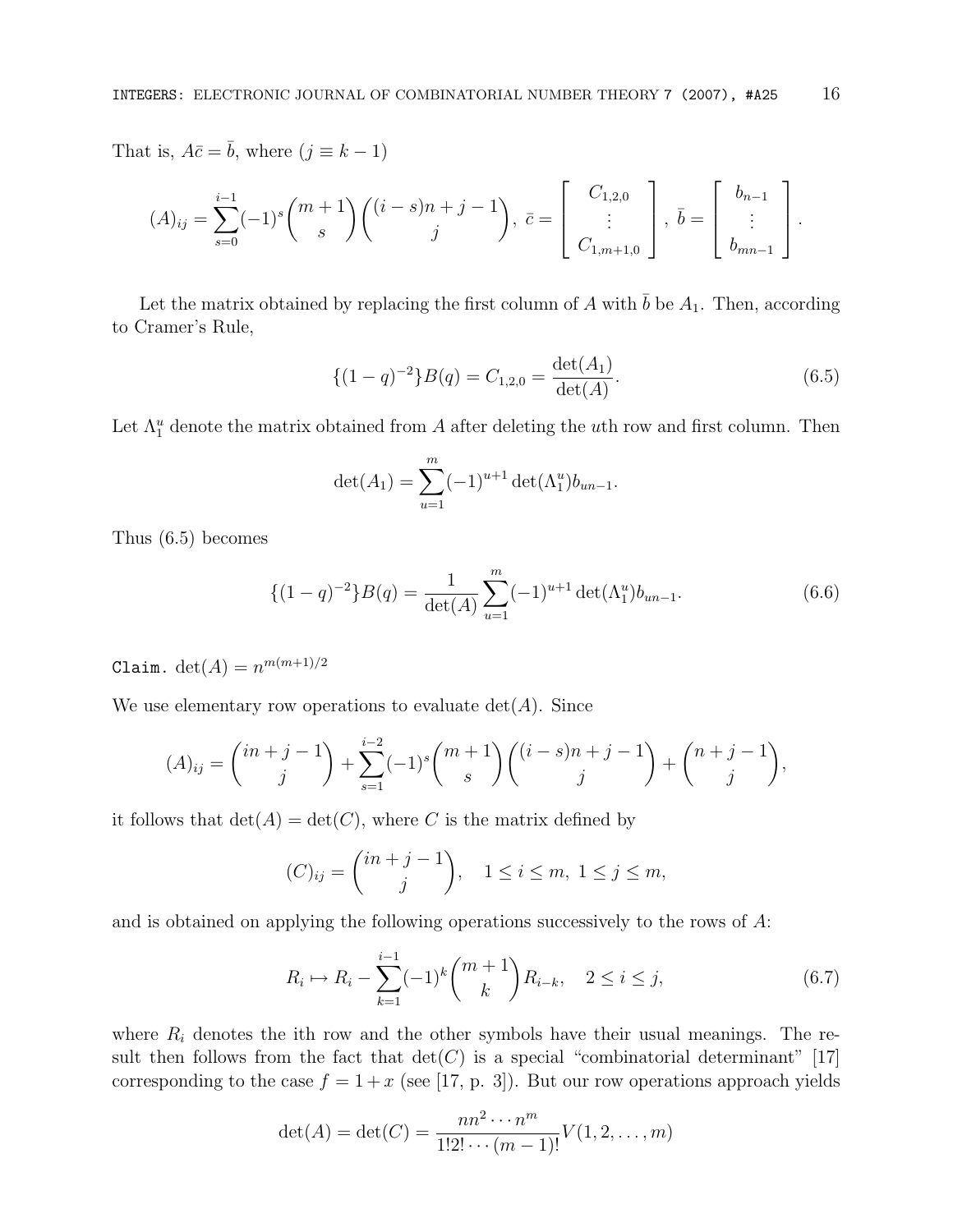where  $V(x_1, x_2, \ldots, x_N) = \prod_{1 \leq j \leq i \leq N} (x_i - x_j)$  is the *N*th order Vandermonde determinant. Since  $V(1, 2, ..., m) = 1!2! \cdots (m-1)!$ , we obtain  $\det(A) = n^{m(m+1)/2}$  as claimed.

Substituting for  $det(A)$  in (6.6) gives

$$
\{(1-q)^{-2}\}B(q) = \frac{1}{n^{m(m+1)/2}} \sum_{u=1}^{m} (-1)^{u+1} \det(\Lambda_1^u) b_{un-1}.
$$
 (6.8)

It remains to evaluate  $\det(\Lambda_1^u)$ . We prove the following Lemma, from which Theorem 6.4 clearly follows.  $\Box$ 

#### Lemma 6.6

$$
\det(\Lambda_1^u) = \frac{n^{m(m-1)/2}}{m!} \frac{\prod\limits_{1 \le s \le m} (sn+1) \prod\limits_{1 \le k \le m-u} (kn-1)}{\prod\limits_{u \le p \le m} (pn+1)}.
$$

Proof. We apply the following modified form of the row operations (6.7) successively to the rows of  $\Lambda_1^u$ , in order:

$$
R_i \mapsto R_i - \sum_{k=1}^s (-1)^{i-k} \binom{m+1}{i-k} R_k, \quad 2 \le i \le j-1, \ s = \min(u-1, i-1); \quad (6.9)
$$

$$
R_i \mapsto R_i - \sum_{k=u}^{i-1} (-1)^{i-k} \binom{m+1}{i-k} R_k, \quad u+1 \le i \le j-1. \tag{6.10}
$$

The resulting  $(m-1)$ -square matrix  $Y_1^u$  is given by

$$
(Y_1^u)_{ij} = \begin{cases} {n+j-1 \choose j}, & 1 \le i < u \\ {n+t}^{n+j-1 \choose j} - E(m,t) {n+j-1 \choose j}, & 1 \le t \le m-u \end{cases}
$$
 (6.11)

We claim that

$$
E(m,t) = \binom{m+t}{t}.
$$
\n(6.12)

The proof is by induction on the number t of rows  $u, u + 1, \ldots$  in which every entry has exactly two summands following applications of the row operations (6.9) to all the rows, and (6.10) down to the  $(u + t)$ th row. For brevity denote  $\binom{j-1}{j}$ .

By the definition of the matrix A the effect of the row operations  $(6.9)$  down to the uth row is the general uth-row entry  $\Psi(u+1) - E(m,1)\Psi(u)$ . Hence (6.12) holds for  $t = 1$ . Assume that (6.12) is true for all positive integers up to  $t-1$ , i.e., the rows from number u through  $u + t - 2$  all have the required form. Then application of the row operations (6.10)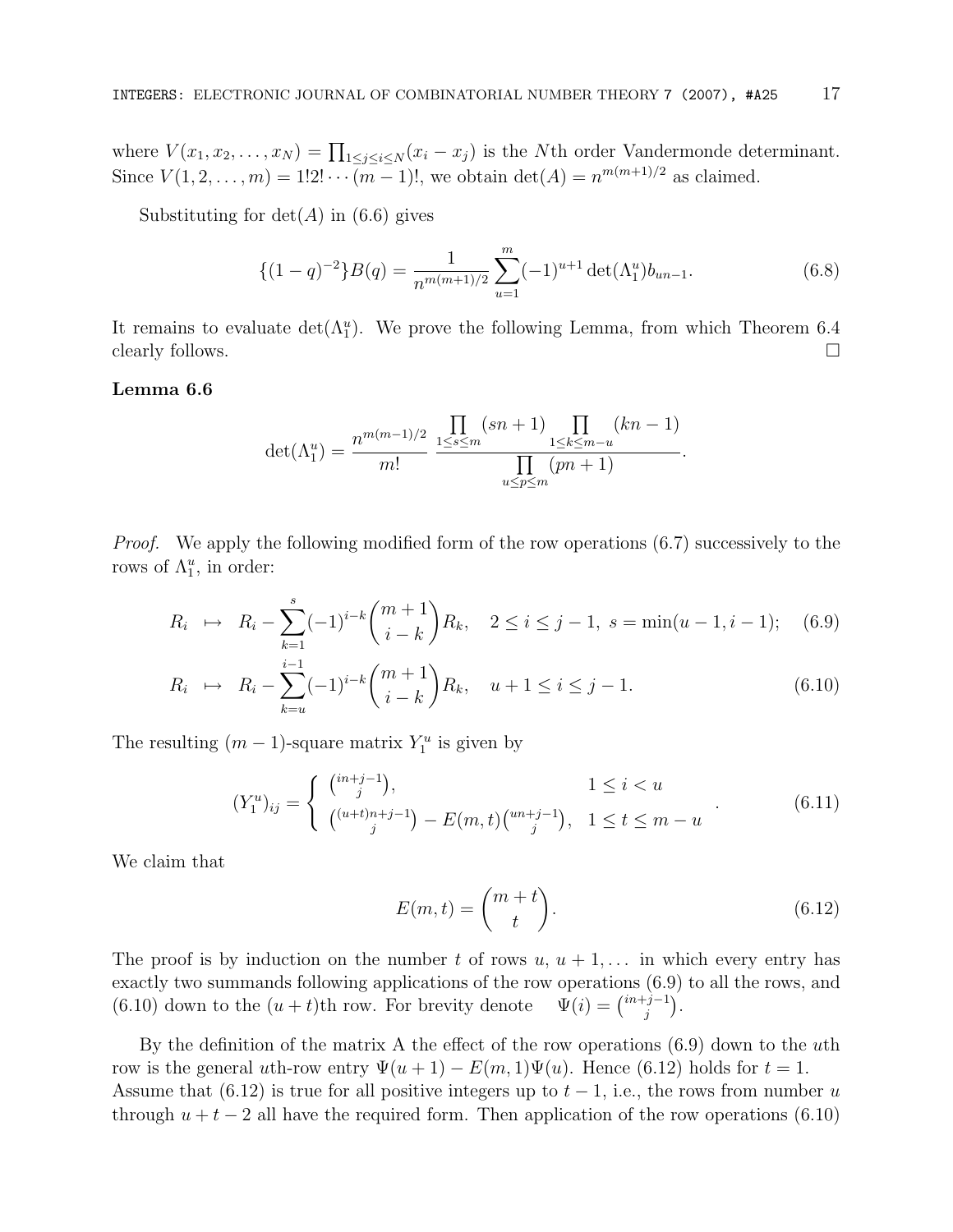to the  $(u + t - 1)$ <sup>st</sup> row gives

$$
R_{u+t-1} \rightarrow R_{u+t-1} - \sum_{k=u}^{u+t-2} (-1)^{u+t-1-k} {m+1 \choose u+t-1-k} R_k
$$
  
\n
$$
= \sum_{s=0}^{t} (-1)^s {m+1 \choose s} \Psi(u+t-s)
$$
  
\n
$$
- \sum_{k=u}^{u+t-2} (-1)^{u+t-1-k} {m+1 \choose u+t-1-k} (\Psi(k+1) - E(m, k-u+1) \Psi(u))
$$
  
\n
$$
= \Psi(u+t) + (-1)^t {m+1 \choose t} \Psi(u) + \sum_{s=1}^{t-1} (-1)^s {m+1 \choose s} E(m, t-s) \Psi(u)
$$
  
\n
$$
= \Psi(u+t) + \sum_{s=1}^t (-1)^s {m+1 \choose s} E(m, t-s) \Psi(u).
$$

The last step in the proof is to establish the Vandermonde-convolution-type identity

$$
\sum_{k=1}^{t} (-1)^k {m+1 \choose k} {m+t-k \choose t-k} = -{m+t \choose t}. \tag{6.13}
$$

Let  $S_t$  denote the left side:

$$
S_t = \sum_{k=0}^{t-1} (-1)^{k+1} {m+1 \choose k+1} {m+t-k-1 \choose m} = \sum_k a_k,
$$

where  $a_0 = -(m+1) \binom{m+t-1}{m}$ . Then we obtain

$$
\frac{a_{k+1}}{a_k} = \frac{(k-m)(k-t+1)}{(k+2)(k-m-t+1)} \frac{(k+1)}{(k+1)},
$$

after routine simplification. Thus  $S_t$  can be written in hypergeometric notation as follows

$$
S_t = a_{0.3} F_2 \left( \begin{array}{c} -m, -t+1, 1 \\ 2, -m-t+1 \end{array} , 1 \right).
$$

By setting  $a = -m$ ,  $b = 1$ ,  $n = t - 1$ ,  $c = 2$  and noting that  $-m - t + 1 = 1 + a + b - c - n$ , we see that the  $_3F_2$ -term satisfies the Pfaff-Saalschutz Theorem [5, p. 69], namely

$$
{}_{3}F_{2}\left(\begin{array}{c}1, -n, b\\c, 1+a+b-c-n\end{array}, 1\right) = \frac{(c-a)_{n}(c-b)_{n}}{(c)_{n}(c-a-b)_{n}},
$$

where the Pochhammer symbol  $(x)_k$  is defined by  $(x)_k = x(x + 1) \cdots (x + k - 1)$ ,  $k \ge$ 1,  $(x)_0 = 1$ . Hence

$$
S_t = a_0 \cdot \frac{(2+m)_{t-1}(1)_{t-1}}{(2)_{t-1}(1+m)_{t-1}} = -(m+1) \binom{m+t-1}{m} \cdot \frac{(2+m)_{t-1}(1)_{t-1}}{(2)_{t-1}(1+m)_{t-1}}
$$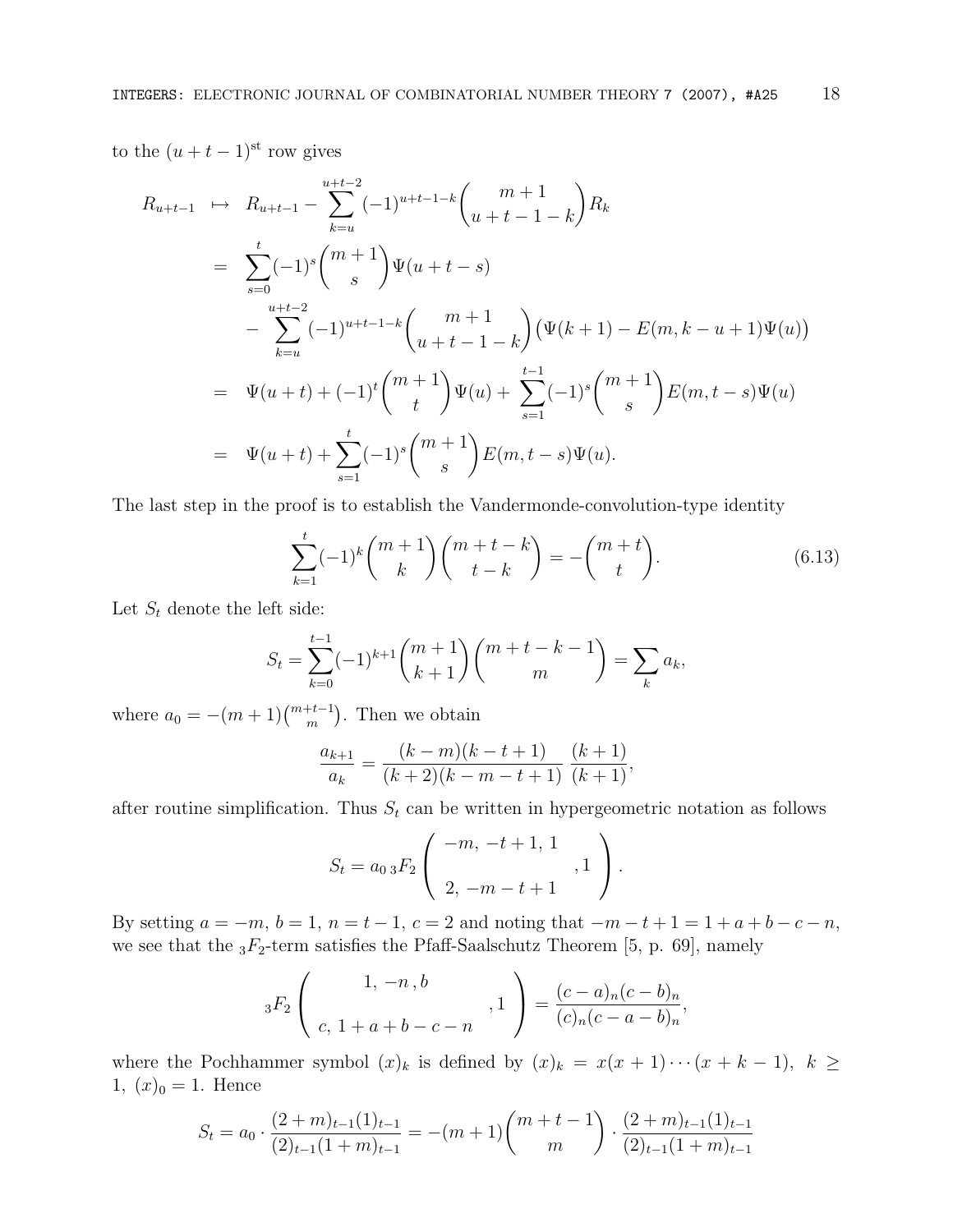which gives, after simplification,  $S_t = -\binom{m+t}{t} = -E(m,t)$ . Hence the claim follows.  $\Box$ 

Remark Call  $(6.13)$  an identity of order 0. If we concentrate on retaining exactly three summands per entry from the  $(u + 1)$ st row downward, the coefficients of  $\Psi(u)$  will lead, as above, to the analogous identity of order 1:

$$
\sum_{k=1}^{t} (-1)^{k+1} \binom{m+1}{k+1} \binom{m+t-k}{t-k} = t \binom{m+t}{t+1}.
$$

By a similar argument it can be shown that the identity of order 2 is

$$
\sum_{k=1}^{t} (-1)^{k+1} \binom{m+t}{k+2} \binom{m+t-k}{t-k} = \binom{t+1}{2} \binom{m+t}{t+2}.
$$

The general form of such identities of fixed order  $d, 0 \le d \le m - t + 1$ , with  $1 \le t \le m$ , is given by

$$
\sum_{k=1}^t (-1)^{k+1} \binom{m+1}{k+d} \binom{m+t-k}{t-k} = \binom{t+d-1}{d} \binom{m+t}{t+d}.
$$

*Remark* We recall an important property of determinants [14, p. 2]. Let  $D$ ,  $U$ ,  $V$  be determinants of order n with ij-entries given by  $(D)_{ij}$ ,  $(U)_{ij}$ ,  $(V)_{ij}$ , such that for a fixed index  $k, 1 \leq k \leq n$ , we have

$$
(D)_{ik} = \alpha x_{ik} + \beta y_{ik}
$$
,  $(U)_{ik} = \alpha x_{ik}$ ,  $(V)_{ik} = \beta y_{ik}$ , and  $(D)_{ij} = (U)_{ij} = (V)_{ij}$ , if  $j \neq k$ .

Then  $D = \alpha U + \beta V$ , where  $\alpha$  and  $\beta$  are real numbers.

Since  $\det(\Lambda_1^u) = \det(Y_1^u)$ , we can use the above remark repeatedly to write  $\det(\Lambda_1^u)$  as a linear combination of the determinants  $\det(C_1^v)$ , where each  $C_1^v$  is the matrix obtained from C, after deleting the vth row and first column. Then it follows from  $(6.11)$  that

$$
\det(\Lambda_1^u) = \sum_{t=0}^{m-u} (-1)^t E(m, t) \det(C_1^{u+t}) = \sum_{t=0}^{m+t} (-1)^t \binom{m+t}{t} \det(C_1^{u+t}). \tag{6.14}
$$

Each determinant  $\det(C_1^v)$  can be evaluated by reduction to a Vandermonde determinant.

$$
\det(C_1^v) = \frac{n^{(m-1)(m-2)/2}}{2! \cdot 3! \cdots m!} \prod_{1 \leq s \leq m, s \neq v} sn(sn+1) V(1, 2, \ldots, v-1, v+1, \ldots, m).
$$

Now use the relation  $V(1, 2, \ldots, v-1, v+1, \ldots, m) = \frac{1!2! \cdots (m-1)!}{(v-1)!(m-v)!}$  $\frac{(w-1)!}{(v-1)!(m-v)!}$ , to obtain

$$
\det(C_1^v) = \frac{n^{m(m-1)/2}}{m!} \binom{m}{v} \prod_{1 \le s \le m, s \ne v} (sn+1). \tag{6.15}
$$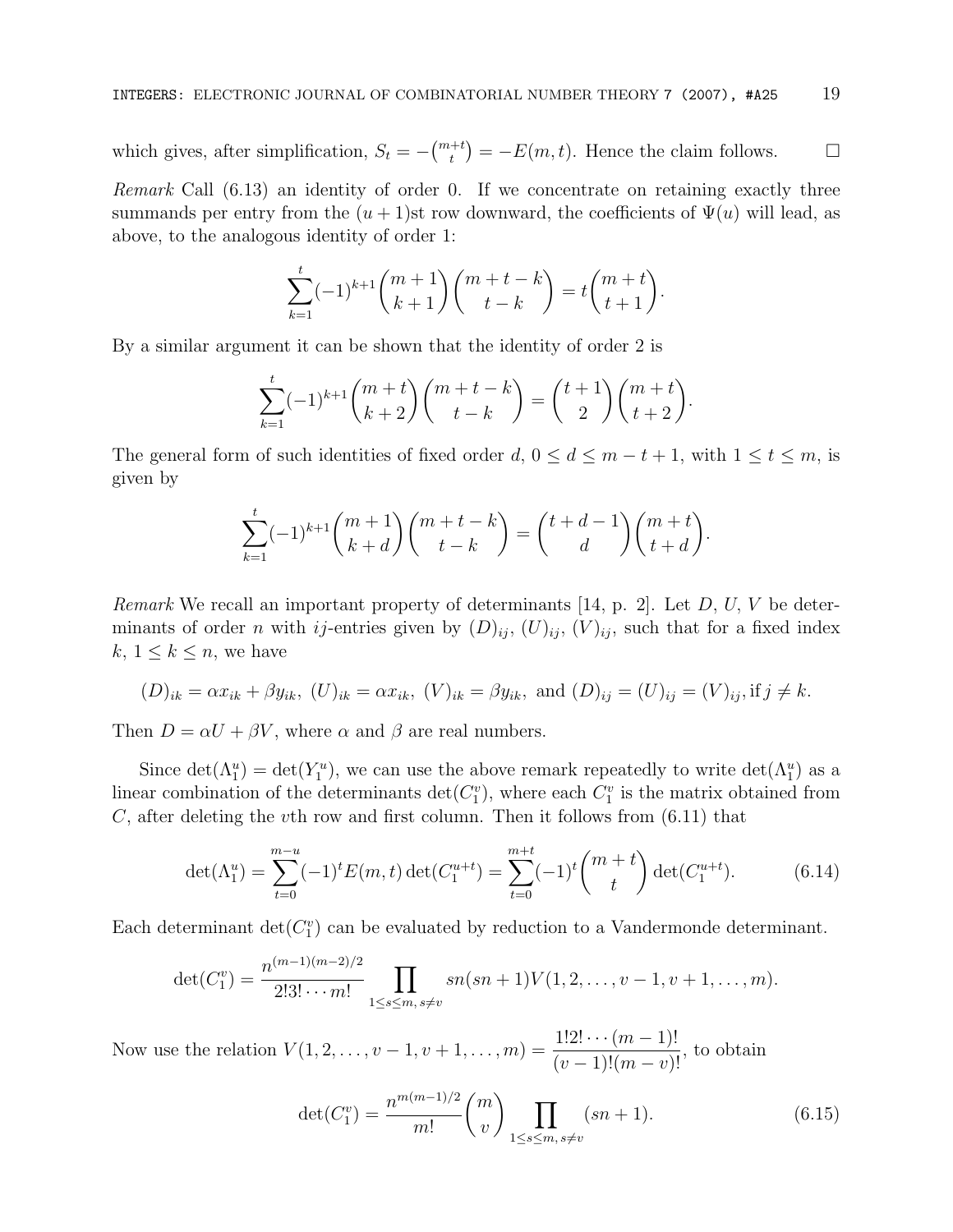Substituting for (6.15) in (6.14) gives

$$
\det(\Lambda_1^v) = \frac{n^{m(m-1)/2}}{m!} \prod_{s=1}^m (sn+1) \sum_{t=0}^{m-u} (-1)^t \binom{m+t}{t} \frac{\binom{m}{u+t}}{\left((u+t)n+1\right)}.
$$
(6.16)

Lastly we eliminate the summation symbol by transformation into hypergeometric notation. As before we have

$$
\sum_{t=0}^{m-u}(-1)^t \binom{m+t}{t} \frac{\binom{m}{u+t}}{\left((u+t)n+1\right)} = \frac{\binom{m}{u}}{un+1} {}_3F_2 \left( \begin{array}{c} m+1, \ -m+u, \frac{1}{n}(nu+1) \\ u+1, \frac{1}{n}(nu+n+1) \end{array} \right).
$$

The Pfaff-Saalschultz Theorem applies again and we obtain, after routine simplifications,

$$
\sum_{t=0}^{m-u} (-1)^t \binom{m+t}{t} \frac{\binom{m}{u+t}}{(\left(u+t\right)n+1)}
$$
\n
$$
= \frac{\binom{m}{u}}{un+1} \cdot \frac{(-m+u)_{m-u} \left(\frac{n-1}{n}\right)_{m-u}}{\left(u+1\right)_{m-u} \left(\frac{-nm-1}{b}\right)_{m-u}} = \frac{\prod_{k=1}^{m-u} (kn-1)}{\prod_{p=u}^{m} (pn+1)}.
$$

Substituting the last result into  $(6.16)$  gives the Lemma.  $\Box$ 

Acknowledgement The author is grateful to his advisor, George E. Andrews, who is responsible for inventing q-partial fractions.

## References

- [1] G.E. Andrews. Applications of basic hypergeometric functions. SIAM Review, 16:441–484, 1974.
- [2] G.E. Andrews. Partitions: At the interface of q-Series and Modular Forms. Ramanujan Journal 7 (1, 2, 3):385–400, 2003.
- [3] G.E. Andrews. q-Series: Their Development and Application in Analysis, Number Theory, Combinatorics, Physics, and Computer Algebra. Volume 66 of CBMS Regional Conference Series in Mathematics, Published for the Conference Board of the Mathematical Sciences, Washington, D. C., 1986.
- [4] G.E. Andrews. The Theory of Partitions. Addison-Wesley, Reading, 1976; reprinted by Cambridge University Press, Cambridge in 1984, 1998.
- [5] G.E. Andrews, R. Askey and R. Roy. Special Functions. Cambridge University Press 1999.
- [6] J. Arkin. Researches on Partitions. Duke Math. J., 38:403–409, 1970.
- [7] A. Bjorner and R.P. Stanley. A Combinatorial Miscellany. L'Enseignement Math. (to appear).
- [8] A. Cayley. Researches in the Partition of Numbers. Collected Math. Papers, 2:2 35–249, 506–512, 1898.